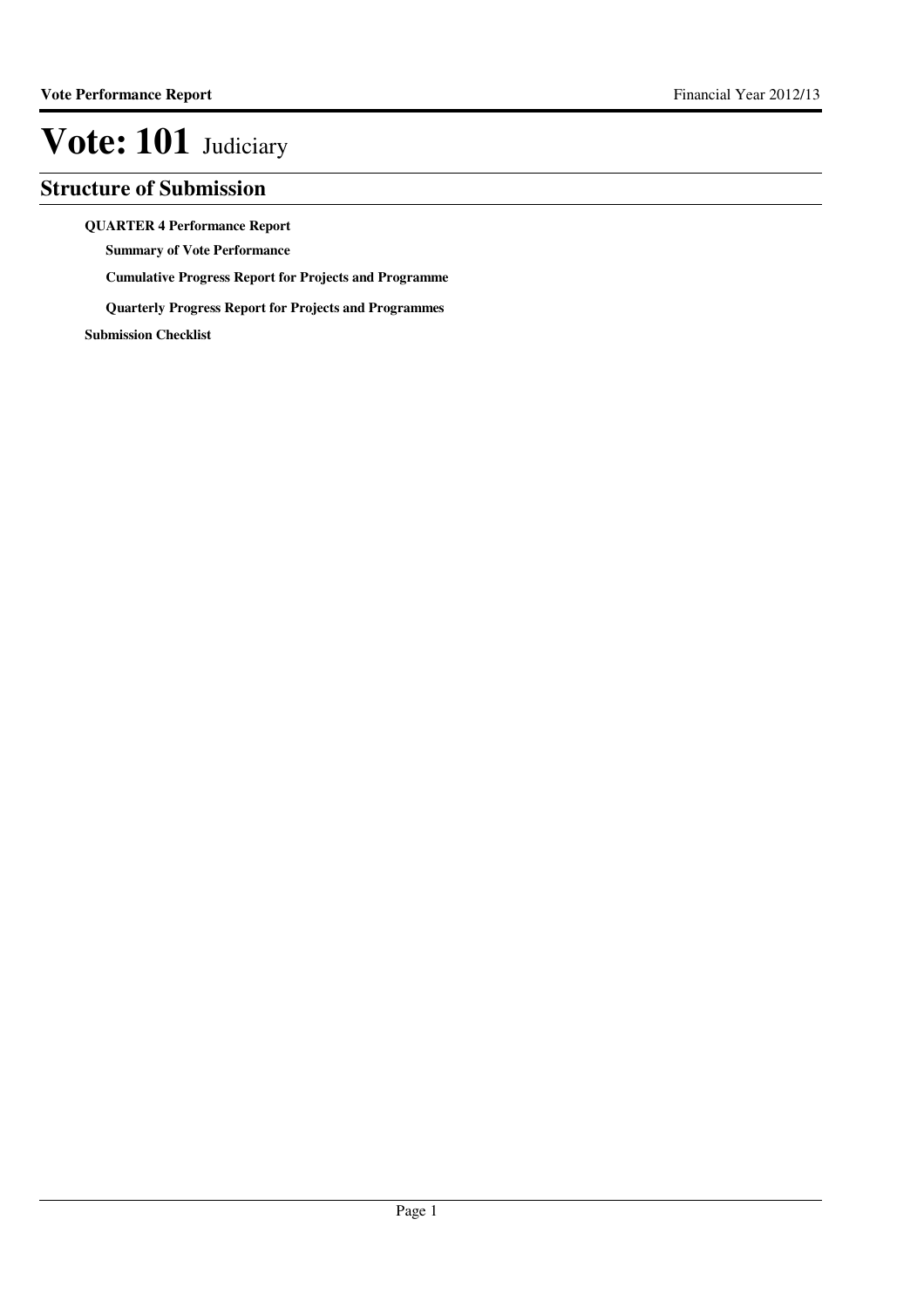### **QUARTER 4: Highlights of Vote Performance**

### *V1: Summary of Issues in Budget Execution*

*This section provides an overview of Vote expenditure*

**(i) Snapshot of Vote Releases and Expenditures**

Table V1.1 below summarises cumulative releases and expenditures by the end of the quarter:

#### **Table V1.1: Overview of Vote Expenditures (UShs Billion)**

|                       | <i>(i)</i> Excluding Arrears, Taxes | Approved<br><b>Budget</b> | Cashlimits<br>by End | <b>Released</b><br>by End | <b>Spent by</b><br>End Jun | % Budget<br><b>Released</b> | % Budget<br><b>Spent</b> | % Releases<br><b>Spent</b> |
|-----------------------|-------------------------------------|---------------------------|----------------------|---------------------------|----------------------------|-----------------------------|--------------------------|----------------------------|
|                       | Wage                                | 15.316                    | N/A                  | 14.598                    | 13.898                     | 95.3%                       | $90.7\%$                 | 95.2%                      |
| Recurrent             | Non Wage                            | 40.139                    | 40.139               | 40.139                    | 40.236                     | 100.0%                      | $100.2\%$                | 100.2%                     |
|                       | GoU                                 | 2.272                     | 1.542                | 2.262                     | 2.130                      | 99.6%                       | 93.8%                    | 94.2%                      |
| Development           | Ext Fin.                            | 4.018                     | N/A                  | 1.522                     | 1.383                      | 37.9%                       | 34.4%                    | 90.9%                      |
|                       | <b>GoU</b> Total                    | 57.727                    | 41.681               | 56.999                    | 56.264                     | 98.7%                       | $97.5\%$                 | $98.7\%$                   |
|                       | <b>Total GoU+Ext Fin. (MTEF)</b>    | 61.745                    | N/A                  | 58.521                    | 57.647                     | 94.8%                       | $93.4\%$                 | $98.5\%$                   |
| ( <i>ii</i> ) Arrears | Arrears                             | 0.000                     | N/A                  | 0.000                     | 0.000                      | N/A                         | N/A                      | N/A                        |
| and Taxes             | Taxes                               | 1.424                     | N/A                  | 0.469                     | 0.469                      | 32.9%                       | 32.9%                    | 100.0%                     |
|                       | <b>Total Budget</b>                 | 63.169                    | 41.681               | 58.990                    | 58.116                     | $93.4\%$                    | $92.0\%$                 | $98.5\%$                   |

*\* Donor expenditure information available*

*\*\* Non VAT on capital expenditure*

The table below shows cumulative releases and expenditures to the Vote by Vote Function :

#### **Table V1.2: Releases and Expenditure by Vote Function\***

| <b>Billion Uganda Shillings</b> | <b>Approved Released</b><br><b>Budget</b> |       | <b>Spent</b> | % Budget % Budget<br>Released | Spent    | $\%$<br>Releases<br><b>Spent</b> |
|---------------------------------|-------------------------------------------|-------|--------------|-------------------------------|----------|----------------------------------|
| $VF: 1251$ Judicial services    | 61.75                                     | 58.52 | 57.65        | 94.8%                         | $93.4\%$ | 98.5%                            |
| <b>Total For Vote</b>           | 61.75                                     | 58.52 | 57.65        | $94.8\%$                      | $93.4\%$ | 98.5%                            |

*\* Excluding Taxes and Arrears*

#### **(ii) Matters to note in budget execution**

Under wage, there was an underperformance due to the fact that by the close of the Financial year, the Judiciary establishment was not fully constituted. This therefore meant that there would be unspent balances.

#### **Table V1.3: High Unspent Balances and Over-Expenditure in the Domestic Budget (Ushs Bn)**

*(i) Major unpsent balances*

| <b>Programs and Projects</b> |                                                                                                                                                                                                     |
|------------------------------|-----------------------------------------------------------------------------------------------------------------------------------------------------------------------------------------------------|
|                              | Judiciary<br><b>0.60Bn Shs</b> Programme/Project: 01                                                                                                                                                |
| Reason:                      |                                                                                                                                                                                                     |
|                              | (ii) Expenditures in excess of the original approved budget                                                                                                                                         |
|                              |                                                                                                                                                                                                     |
| <b>Programs and Projects</b> |                                                                                                                                                                                                     |
|                              | <b>0.56Bn Shs</b> Programme/Project: 0352 Assistance to Judiciary System                                                                                                                            |
|                              | Reason: The appointment of new Justices and Judges necessitated procurement of new furniture to funish their offices. This called for<br>a reallocation of funds to cater for the new developments. |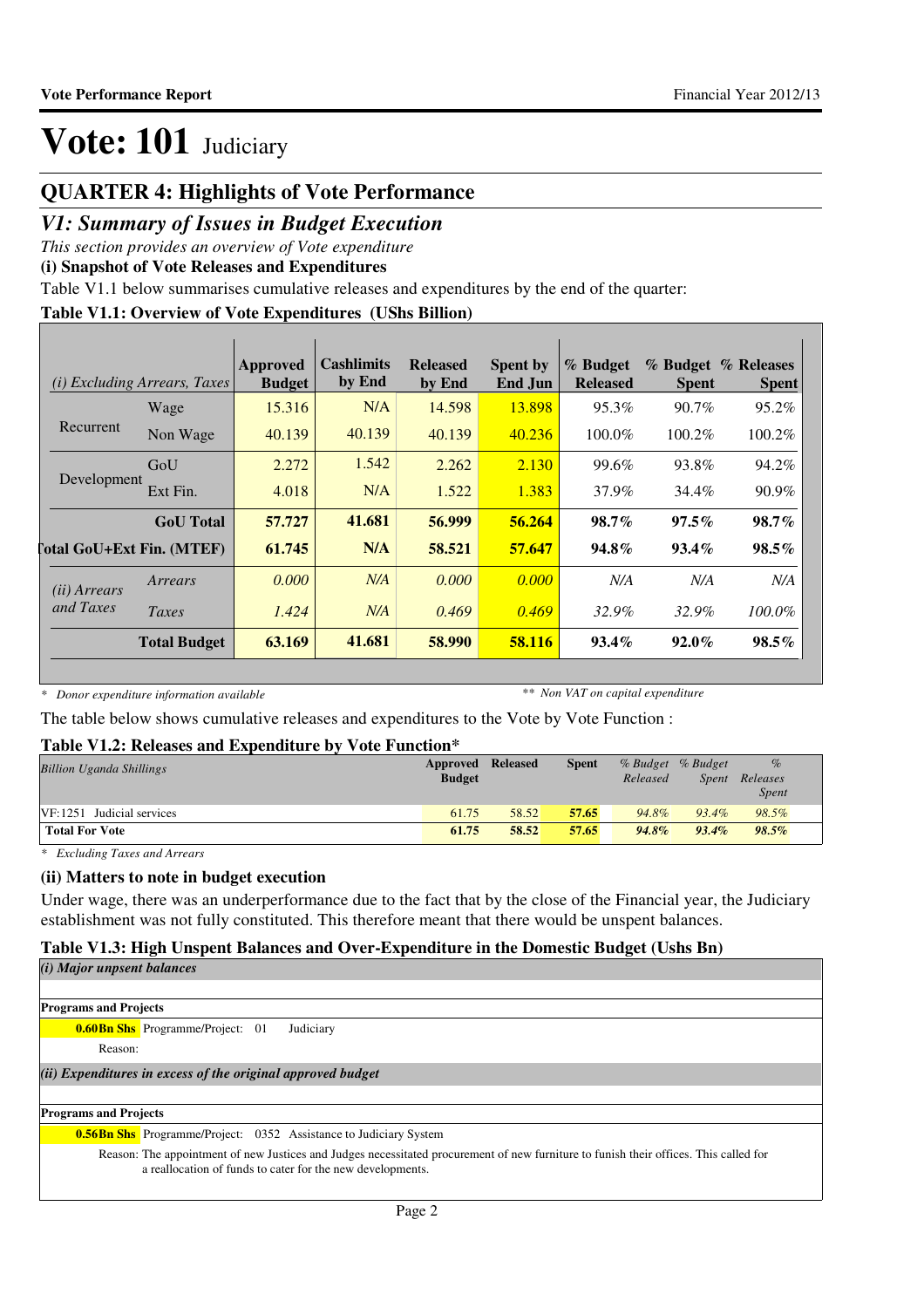### **QUARTER 4: Highlights of Vote Performance**

*\* Excluding Taxes and Arrears*

#### *V2: Performance Highlights*

*This section provides highlights of output performance, focusing on key outputs and actions impelemented to improve section performance.*

### **Table V2.1: Key Vote Output Indicators and Expenditures\***

| Vote, Vote Function<br><b>Key Output</b>                                                  | <b>Approved Budget and</b><br><b>Planned outputs</b>                                                                                   | and Performance                                                                                                                                                                                       | <b>Cumulative Expenditure</b> |                                                                                                                                                                                                                                 | <b>Status and Reasons for</b><br>any Variation from Plans |
|-------------------------------------------------------------------------------------------|----------------------------------------------------------------------------------------------------------------------------------------|-------------------------------------------------------------------------------------------------------------------------------------------------------------------------------------------------------|-------------------------------|---------------------------------------------------------------------------------------------------------------------------------------------------------------------------------------------------------------------------------|-----------------------------------------------------------|
| Vote Function: 1251 Judicial services                                                     |                                                                                                                                        |                                                                                                                                                                                                       |                               |                                                                                                                                                                                                                                 |                                                           |
| <b>Output: 125101</b>                                                                     | Disposal of Appeals in the Supreme Court                                                                                               |                                                                                                                                                                                                       |                               |                                                                                                                                                                                                                                 |                                                           |
| Description of Performance: 28 Criminal Appeals and 53                                    | Civil Appeals disposed off.                                                                                                            |                                                                                                                                                                                                       |                               | 3 Criminal Appeals disposed of The Supreme Court had no<br>and 9 Civil Appeals disposed of. quorum with only four of the<br>required eleven justices in<br>place. One of the Justices<br>retired in October 2012.               |                                                           |
| Performance Indicators:                                                                   |                                                                                                                                        |                                                                                                                                                                                                       |                               |                                                                                                                                                                                                                                 |                                                           |
| No. of of Criminal Appeals<br>in the Supreme Court timely<br>disposed off.                | 53                                                                                                                                     |                                                                                                                                                                                                       | 3                             |                                                                                                                                                                                                                                 |                                                           |
| No. of Civil Appeals in the<br>Supreme Court timely<br>disposed                           | 28                                                                                                                                     |                                                                                                                                                                                                       | 9                             |                                                                                                                                                                                                                                 |                                                           |
| <b>Output Cost:</b>                                                                       | UShs Bn:                                                                                                                               | 5.399<br>UShs Bn:                                                                                                                                                                                     | 5.688                         | % Budget Spent:                                                                                                                                                                                                                 | 105.3%                                                    |
| Output: 125102                                                                            | Disposal of Appeals and Constitutional Matters in the Court of Appeal                                                                  |                                                                                                                                                                                                       |                               |                                                                                                                                                                                                                                 |                                                           |
| Description of Performance: 150 Civil Appeals, 277 criminal 128 Civil Appeals disposed of | appeals disposed off.                                                                                                                  | and 77 Criminal Appeals<br>disposed of.                                                                                                                                                               |                               | The Court of Appeal had no<br>quorum with only five of the<br>required fifteen justices in place.                                                                                                                               |                                                           |
| Performance Indicators:                                                                   |                                                                                                                                        |                                                                                                                                                                                                       |                               |                                                                                                                                                                                                                                 |                                                           |
| No. of Criminal Appeals in<br>the Court of Appeal<br>Disposed off                         | 277                                                                                                                                    |                                                                                                                                                                                                       | 77                            |                                                                                                                                                                                                                                 |                                                           |
| No. of Civil Appeals in the<br>Court of Appeal Disposed off                               | 150                                                                                                                                    |                                                                                                                                                                                                       | 128                           |                                                                                                                                                                                                                                 |                                                           |
| <b>Output Cost:</b>                                                                       | UShs Bn:                                                                                                                               | 5.686<br>UShs Bn:                                                                                                                                                                                     | 5.554                         | % Budget Spent:                                                                                                                                                                                                                 | 97.7%                                                     |
| Output: 125103                                                                            | Disposal of Appeals and Suits in the High Court                                                                                        |                                                                                                                                                                                                       |                               |                                                                                                                                                                                                                                 |                                                           |
| Description of Performance: 3,070 Civil suits, 1,297                                      | Commercial suits, 3,094<br>Criminal suits, 3,056 Family<br>suits and 1,546 Land Cases and<br>388 Anti Corruption cases<br>disposed off | 3452 Civil suits, 1619<br>Commercial Suits, 1893<br>Criminal Suits, 2345 Family<br>Suits, 1811 Land cases, 360<br>Anti-corruption cases and 176<br><b>Execution Applications were</b><br>disposed of. |                               | In the reporting period, the<br>High Court circuits concetrated<br>on disposal of backlog cases<br>and not appeals. The quick win<br>strtaegy of clearing the case<br>backlog also helped in raising<br>the performance levels. |                                                           |
|                                                                                           |                                                                                                                                        | In addition, 327 Civil Appeals,<br>157 Criminal Appeals, 01<br>Family Appeal, 7 Land Appeals,<br>4 Commercial Appeals, and 6<br>Anti-corruption Appeals were<br>disposed of.                          |                               |                                                                                                                                                                                                                                 |                                                           |
| Performance Indicators:                                                                   |                                                                                                                                        |                                                                                                                                                                                                       |                               |                                                                                                                                                                                                                                 |                                                           |
| No. of Civil and Criminal<br>Suits in the High Court<br>disposed off                      | 4500                                                                                                                                   |                                                                                                                                                                                                       | 9763                          |                                                                                                                                                                                                                                 |                                                           |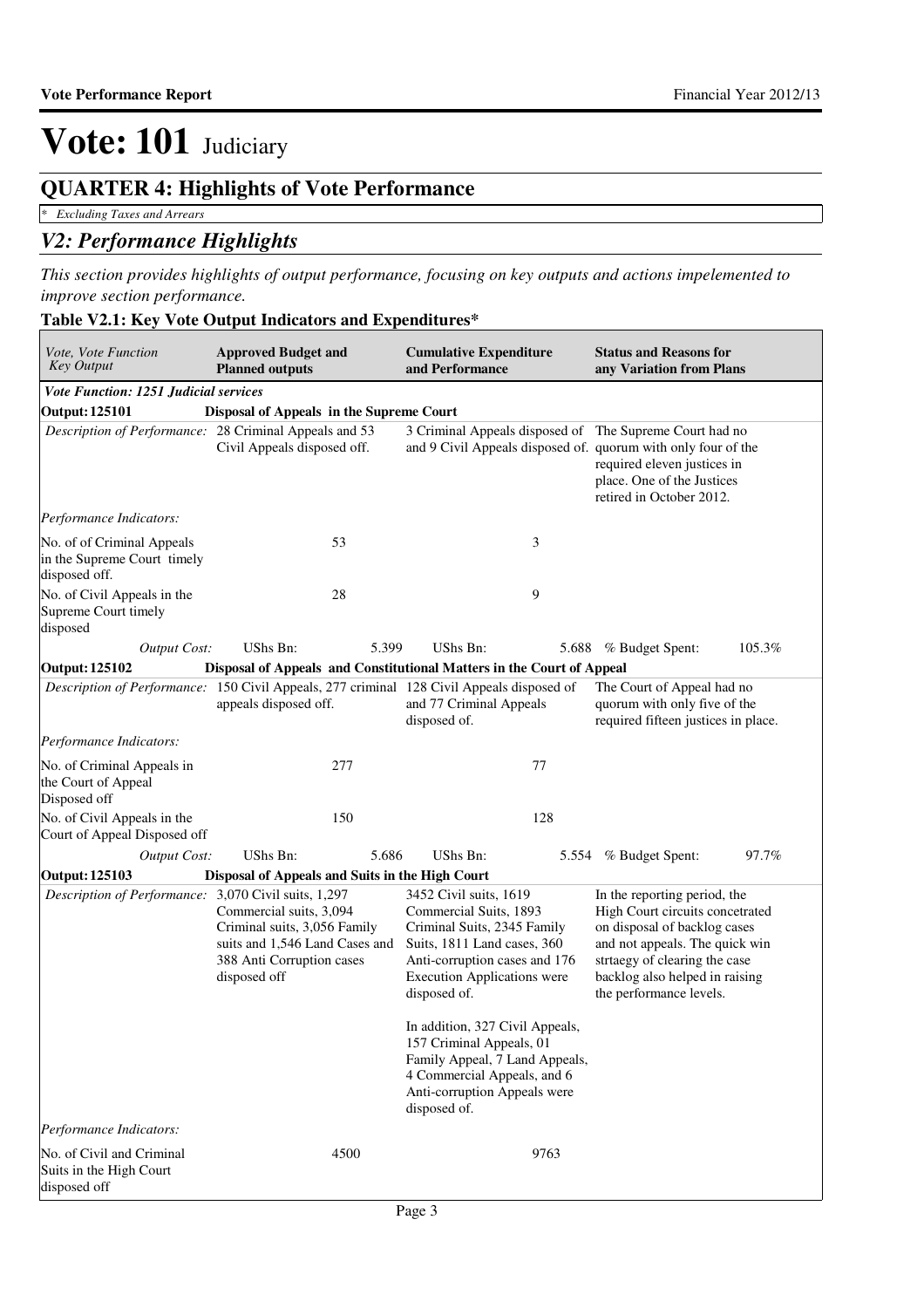## **QUARTER 4: Highlights of Vote Performance**

| Vote, Vote Function<br><b>Key Output</b>                                                                            | <b>Approved Budget and</b><br><b>Planned outputs</b>                                               | <b>Cumulative Expenditure</b><br>and Performance                                                                                                                                                                                                                                                                                                                                                                                    |        | <b>Status and Reasons for</b><br>any Variation from Plans                                                                  |                |
|---------------------------------------------------------------------------------------------------------------------|----------------------------------------------------------------------------------------------------|-------------------------------------------------------------------------------------------------------------------------------------------------------------------------------------------------------------------------------------------------------------------------------------------------------------------------------------------------------------------------------------------------------------------------------------|--------|----------------------------------------------------------------------------------------------------------------------------|----------------|
| No. of Civil and Criminal<br>Appeals in the High Court<br>disposed off                                              | 3070                                                                                               |                                                                                                                                                                                                                                                                                                                                                                                                                                     | 502    |                                                                                                                            |                |
| Output Cost:                                                                                                        | <b>UShs Bn:</b>                                                                                    | UShs Bn:<br>20.599                                                                                                                                                                                                                                                                                                                                                                                                                  | 19.567 | % Budget Spent:                                                                                                            | 95.0%          |
| <b>Output: 125104</b>                                                                                               | Disposal of Suits and Appeals in the Magistrate Courts                                             |                                                                                                                                                                                                                                                                                                                                                                                                                                     |        |                                                                                                                            |                |
| Description of Performance: 109,261 cases disposed (62,997 99,934 (50,964 Cases at Chief                            | cases at Chief Magistrates;<br>25,469 cases at Grade I Courts;<br>10,805 cases at Grade II Courts) | Magistrates; 34,197 cases at<br>Grade I and 14,773 cases at<br>Magistrate Grade II) were<br>disposed of.                                                                                                                                                                                                                                                                                                                            |        | The appointment of 40 new<br>magistrates boosted the disposal<br>of cases at this court level                              |                |
| Performance Indicators:                                                                                             |                                                                                                    |                                                                                                                                                                                                                                                                                                                                                                                                                                     |        |                                                                                                                            |                |
| No. of Suits (Family,<br>Criminal, Civil, Land and<br>Anti-Coruption ) in the<br>Magistrates Courts disposed<br>off | 109261                                                                                             |                                                                                                                                                                                                                                                                                                                                                                                                                                     | 99934  |                                                                                                                            |                |
| <b>Output Cost:</b>                                                                                                 | UShs Bn:                                                                                           | 14.294<br><b>UShs Bn:</b>                                                                                                                                                                                                                                                                                                                                                                                                           |        | 13.791 % Budget Spent:                                                                                                     | 96.5%          |
| <b>Output: 125180</b>                                                                                               | <b>Construction and Rehabilitation of Judicial Courts</b>                                          |                                                                                                                                                                                                                                                                                                                                                                                                                                     |        |                                                                                                                            |                |
| Description of Performance: Commence Construction of                                                                | Aibanda Chief Magistrates<br>Court and Lugazi/ Mayuge<br>Magistrates Grade I Court                 | Arua, Fort Portal and Kasese<br>Chief Magistrate Courts were<br>rehabilitated with support from<br><b>JLOS</b><br>Kanungu, Isingiro and Kibuku<br>Grade 1 Courts have been<br>constructed with support from<br><b>JLOS</b><br>Bundibugyo, kibuku,<br>Bulambuli, Kisoro and Lamwo<br>court are in final stages of<br>construction<br>Kabale court is at sub-structure<br>level while the contracts for<br>Bukwo and Soroti have been |        | Government of Uganda did not<br>release for these constructions.<br>All the support in this area was<br>recieved from JLOS |                |
|                                                                                                                     |                                                                                                    | awarded.<br>Constructions for Makindye and<br>JSI is ongoing                                                                                                                                                                                                                                                                                                                                                                        |        |                                                                                                                            |                |
| Performance Indicators:                                                                                             |                                                                                                    |                                                                                                                                                                                                                                                                                                                                                                                                                                     |        |                                                                                                                            |                |
| No. of Courts renovated<br>against plan<br>No. of Courts built against                                              | $\mathbf{0}$<br>2                                                                                  |                                                                                                                                                                                                                                                                                                                                                                                                                                     | 2<br>3 |                                                                                                                            |                |
| plan                                                                                                                |                                                                                                    |                                                                                                                                                                                                                                                                                                                                                                                                                                     |        |                                                                                                                            |                |
| <b>Output Cost:</b>                                                                                                 | UShs Bn:                                                                                           | 1.696<br>UShs Bn:                                                                                                                                                                                                                                                                                                                                                                                                                   | 0.242  | % Budget Spent:                                                                                                            | 14.3%          |
| <b>Vote Function Cost</b><br><b>Cost of Vote Services:</b>                                                          | <b>UShs Bn:</b><br>UShs Bn:                                                                        | 61.745 UShs Bn:<br>61.745 UShs Bn:                                                                                                                                                                                                                                                                                                                                                                                                  |        | 57.647 % Budget Spent:<br>57.647 % Budget Spent:                                                                           | 93.4%<br>93.4% |

*\* Excluding Taxes and Arrears*

The lack of coram at both the Supreme Court and Court of Appeal and the inadeqaute numbers at the High Court greatly hampered the execution of duties at these court levels in the reporting period. It is expected that the situation will change in FY 2013/14 since new Judges were appointed.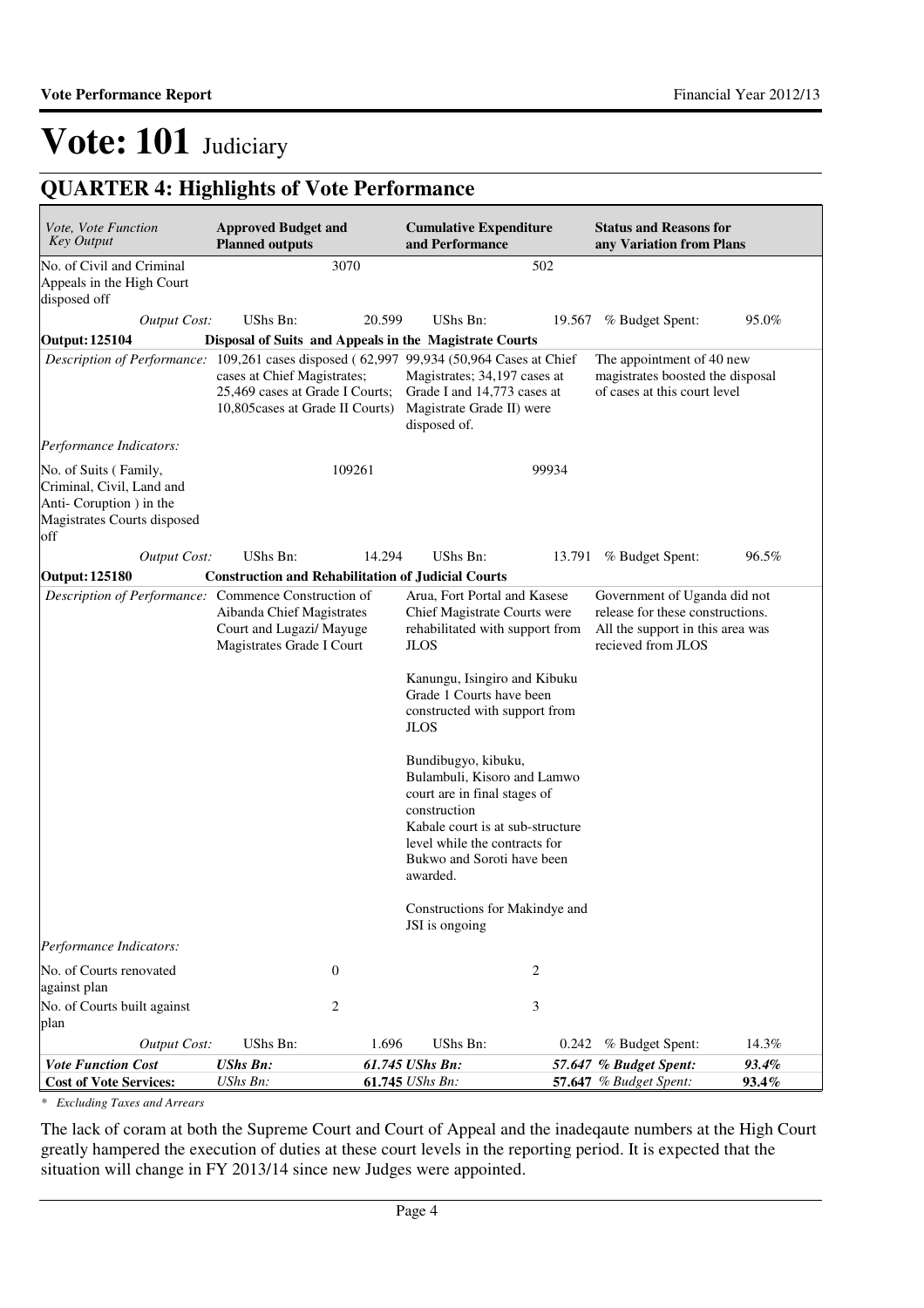### **QUARTER 4: Highlights of Vote Performance**

#### **Table V2.2: Implementing Actions to Improve Vote Performance**

| <b>Planned Actions:</b>                                                                              | <b>Actual Actions:</b>                                                                                                                | <b>Reasons for Variation</b> |
|------------------------------------------------------------------------------------------------------|---------------------------------------------------------------------------------------------------------------------------------------|------------------------------|
| Vote: 101 Judiciary                                                                                  |                                                                                                                                       |                              |
| Vote Function: 1251 Judicial services                                                                |                                                                                                                                       |                              |
| Focuse on increased staffing.<br>computerisation and development of a<br>performance Measurment tool | The computerisation process,<br>development of the Performance<br>Enhancement tool and the restructuring<br>process is still on going | None                         |
| Lobby for operationalisation of Chapter<br>eight of the 1995 Constitution of Uganda                  | Continued to lobby for the<br>operationalisation of the bill. The bill is<br>before cabinet.                                          | None                         |
| Intensify lobby for funds for constructions<br>required.                                             | Continued to lobby for the provision of<br>funds for the construction of the JLOS<br>house                                            | None                         |

### *V3: Details of Releases and Expenditure*

*This section provides a comprehensive summary of the outputs delivered by the Vote and further details of Vote expenditures by Vote Function and Expenditure Item.*

#### **Table V3.1: GoU Releases and Expenditure by Output\***

| <b>Billion Uganda Shillings</b>                                          | Approved<br><b>Budget</b> | <b>Released</b> | <b>Spent</b> | $%$ GoU<br><b>Budget</b><br>Released | $%$ GoU<br><b>Budget</b><br>Spent | $%$ GoU<br>Releases<br><b>Spent</b> |
|--------------------------------------------------------------------------|---------------------------|-----------------|--------------|--------------------------------------|-----------------------------------|-------------------------------------|
| VF:1251 Judicial services                                                | 57.73                     | 57.00           | 56.26        | 98.7%                                | $97.5\%$                          | 98.7%                               |
| Class: Outputs Provided                                                  | 55.46                     | 54.74           | 54.13        | 98.7%                                | 97.6%                             | 98.9%                               |
| 125101 Disposal of Appeals in the Supreme Court                          | 5.40                      | 5.72            | 5.69         | 105.9%                               | 105.3%                            | 99.5%                               |
| Disposal of Appeals and Constitutional Matters in the Court of<br>125102 | 5.69                      | 5.59            | 5.55         | 98.4%                                | 97.7%                             | 99.3%                               |
| Appeal                                                                   |                           |                 |              |                                      |                                   |                                     |
| Disposal of Appeals and Suits in the High Court<br>125103                | 20.60                     | 20.02           | 19.57        | $97.2\%$                             | $95.0\%$                          | 97.8%                               |
| 125104 Disposal of Suits and Appeals in the Magistrate Courts            | 14.29                     | 13.94           | 13.79        | 97.5%                                | 96.5%                             | 98.9%                               |
| 125105 Capacity Buidling of staff in the Judiciary                       | 4.17                      | 4.16            | 4.25         | 99.8%                                | 101.8%                            | $102.0\%$                           |
| 125106 Judiciary Support Services                                        | 5.31                      | 5.31            | 5.29         | $100.1\%$                            | 99.7%                             | 99.6%                               |
| Class: Capital Purchases                                                 | 2.27                      | 2.26            | 2.13         | 99.6%                                | 93.8%                             | 94.2%                               |
| 125175 Purchase of Motor Vehicles and Other Transport Equipment          | 0.00                      | 1.28            | 1.27         | N/A                                  | N/A                               | $100.0\%$                           |
| 125176 Purchase of Office and ICT Equipment, including Software          | 1.04                      | 0.43            | 0.41         | $41.4\%$                             | 39.5%                             | 95.4%                               |
| Purchase of Specialised Machinery & Equipment<br>125177                  | 0.17                      | 0.00            | 0.00         | $0.0\%$                              | $0.0\%$                           | N/A                                 |
| 125178 Purchase of Office and Residential Furniture and Fittings         | 0.16                      | 0.21            | 0.20         | 124.8%                               | $122.9\%$                         | 98.5%                               |
| 125180 Construction and Rehabilitation of Judicial Courts                | 0.90                      | 0.35            | 0.24         | $39.2\%$                             | 27.0%                             | 68.9%                               |
| <b>Total For Vote</b>                                                    | 57.73                     | 57.00           | 56.26        | 98.7%                                | 97.5%                             | 98.7%                               |

*\* Excluding Taxes and Arrears*

#### **Table V3.2: 2012/13 GoU Expenditure by Item**

| <b>Billion Uganda Shillings</b>                           | Approved<br><b>Budget</b> | <b>Releases</b> | Expend-<br>iture | % Budged<br><b>Released</b> | % Budget<br><b>Spent</b> | %Releases<br><b>Spent</b> |
|-----------------------------------------------------------|---------------------------|-----------------|------------------|-----------------------------|--------------------------|---------------------------|
| <b>Output Class: Outputs Provided</b>                     | 55.46                     | 54.74           | 54.13            | 98.7%                       | $97.6\%$                 | 98.9%                     |
| 211101 General Staff Salaries                             | 6.45                      | 6.45            | 5.76             | 100.0%                      | 89.4%                    | 89.4%                     |
| 211102 Contract Staff Salaries (Incl. Casuals, Temporary) | 0.96                      | 0.96            | 0.96             | 100.0%                      | 100.0%                   | 100.0%                    |
| 211103 Allowances                                         | 7.31                      | 7.31            | 7.31             | 100.0%                      | 100.0%                   | 100.0%                    |
| 211104 Statutory salaries                                 | 8.87                      | 8.15            | 8.13             | 91.9%                       | 91.7%                    | 99.8%                     |
| 213001 Medical Expenses (To Employees)                    | 0.68                      | 0.68            | 0.68             | 100.0%                      | 100.0%                   | 100.0%                    |
| 213002 Incapacity, death benefits and funeral expenses    | 0.14                      | 0.14            | 0.14             | 100.0%                      | 100.0%                   | 100.0%                    |
| 221001 Advertising and Public Relations                   | 0.24                      | 0.24            | 0.24             | 100.0%                      | 100.0%                   | 100.0%                    |
| 221002 Workshops and Seminars                             | 0.40                      | 0.40            | 0.40             | 100.0%                      | 99.9%                    | 99.9%                     |
| 221003 Staff Training                                     | 1.10                      | 1.10            | <b>1.10</b>      | 100.0%                      | $100.0\%$                | 100.0%                    |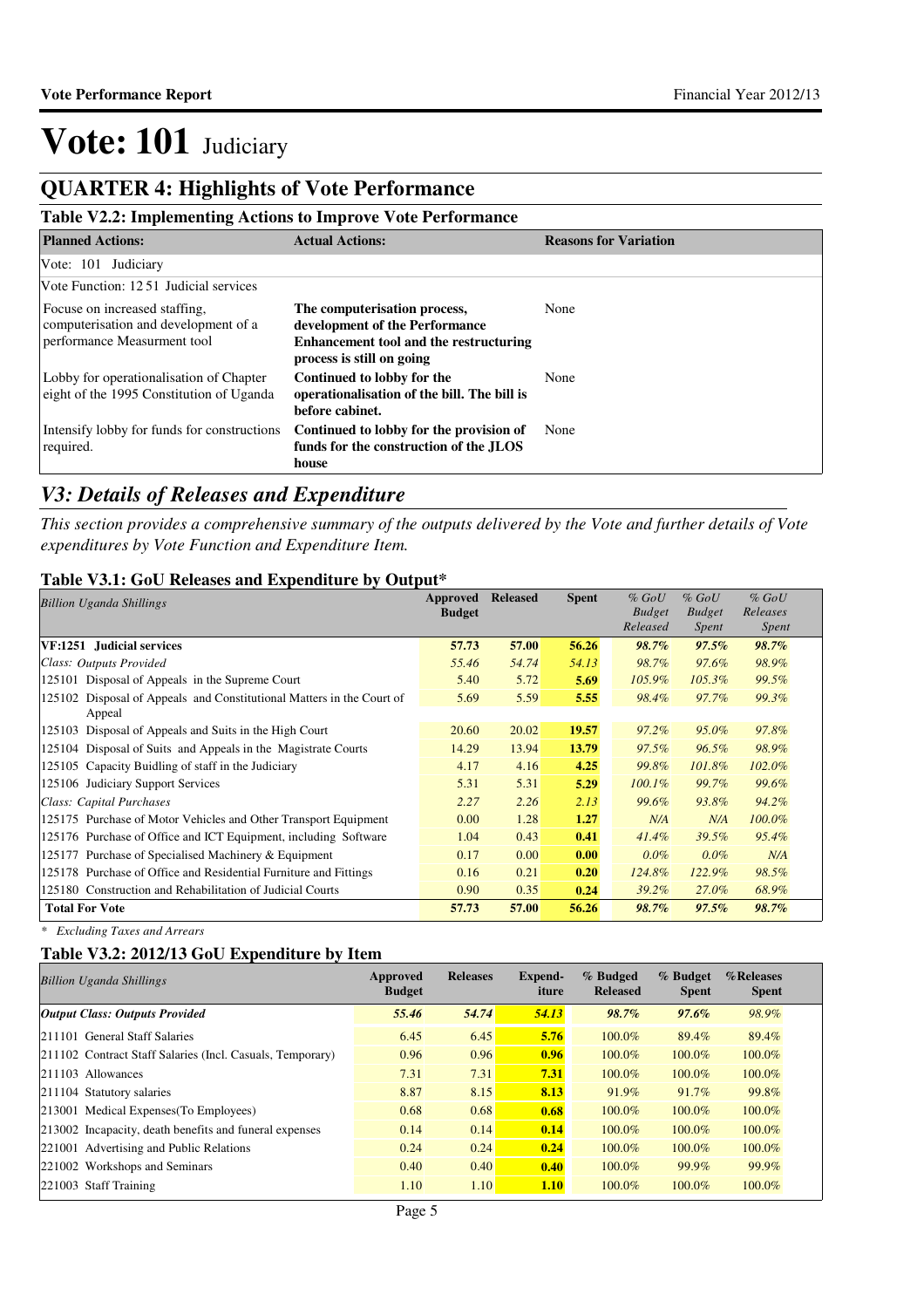## **QUARTER 4: Highlights of Vote Performance**

| <b>Billion Uganda Shillings</b>                       | <b>Approved</b><br><b>Budget</b> | <b>Releases</b> | <b>Expend-</b><br>iture | % Budged<br><b>Released</b> | % Budget<br><b>Spent</b> | %Releases<br><b>Spent</b> |
|-------------------------------------------------------|----------------------------------|-----------------|-------------------------|-----------------------------|--------------------------|---------------------------|
| 221005 Hire of Venue (chairs, projector etc)          | 0.08                             | 0.08            | 0.08                    | 100.0%                      | 100.0%                   | 100.0%                    |
| 221006 Commissions and Related Charges                | 7.80                             | 7.48            | 7.48                    | 95.9%                       | 95.9%                    | 100.0%                    |
| 221007 Books, Periodicals and Newspapers              | 0.45                             | 0.45            | 0.45                    | 100.0%                      | 100.0%                   | 100.0%                    |
| 221008 Computer Supplies and IT Services              | 0.95                             | 0.95            | 1.03                    | 100.0%                      | 107.5%                   | 107.5%                    |
| 221009 Welfare and Entertainment                      | 0.24                             | 0.24            | 0.24                    | 100.0%                      | 100.0%                   | 100.0%                    |
| 221011 Printing, Stationery, Photocopying and Binding | 0.61                             | 0.61            | 0.61                    | 100.0%                      | 100.0%                   | 100.0%                    |
| 221012 Small Office Equipment                         | 0.08                             | 0.08            | 0.08                    | 100.0%                      | 100.0%                   | 100.0%                    |
| 221016 IFMS Recurrent Costs                           | 0.25                             | 0.25            | 0.25                    | 100.0%                      | 100.0%                   | 100.0%                    |
| 221017 Subscriptions                                  | 0.13                             | 0.13            | 0.12                    | 100.0%                      | 100.0%                   | 100.0%                    |
| 222001 Telecommunications                             | 0.25                             | 0.25            | 0.25                    | 100.0%                      | 100.0%                   | 100.0%                    |
| 222002 Postage and Courier                            | 0.08                             | 0.08            | 0.08                    | 100.0%                      | 100.0%                   | 100.0%                    |
| 222003 Information and Communications Technology      | 0.83                             | 0.83            | 0.87                    | 100.0%                      | 105.7%                   | 105.7%                    |
| 223001 Property Expenses                              | 0.13                             | 0.13            | 0.13                    | 100.0%                      | 99.0%                    | 99.0%                     |
| 223003 Rent - Produced Assets to private entities     | 5.84                             | 6.17            | 6.17                    | 105.5%                      | 105.5%                   | 100.0%                    |
| 223004 Guard and Security services                    | 0.29                             | 0.29            | 0.29                    | 100.0%                      | 100.0%                   | 100.0%                    |
| 223005 Electricity                                    | 0.25                             | 0.25            | 0.25                    | 100.0%                      | 100.0%                   | 100.0%                    |
| 223006 Water                                          | 0.06                             | 0.06            | 0.06                    | 100.0%                      | 95.7%                    | 95.7%                     |
| 224002 General Supply of Goods and Services           | 0.34                             | 0.34            | 0.32                    | 100.0%                      | 96.2%                    | 96.2%                     |
| 227001 Travel Inland                                  | 3.59                             | 3.59            | 3.59                    | 100.0%                      | 100.0%                   | 100.0%                    |
| 227002 Travel Abroad                                  | 2.96                             | 2.96            | 2.96                    | 100.0%                      | 100.0%                   | 100.0%                    |
| 227003 Carriage, Haulage, Freight and Transport Hire  | 0.19                             | 0.19            | 0.19                    | 100.0%                      | 103.5%                   | 103.5%                    |
| 227004 Fuel, Lubricants and Oils                      | 1.95                             | 1.95            | 1.95                    | 100.0%                      | 100.0%                   | 100.0%                    |
| 228001 Maintenance - Civil                            | 0.30                             | 0.30            | 0.30                    | 100.0%                      | 100.0%                   | 100.0%                    |
| 228002 Maintenance - Vehicles                         | 1.50                             | 1.50            | 1.49                    | 100.0%                      | 99.3%                    | 99.3%                     |
| 228003 Maintenance Machinery, Equipment and Furniture | 0.08                             | 0.08            | 0.08                    | 100.0%                      | 100.0%                   | 100.0%                    |
| 228004 Maintenance Other                              | 0.03                             | 0.03            | 0.03                    | 100.0%                      | 100.0%                   | 100.0%                    |
| 282101 Donations                                      | 0.05                             | 0.05            | 0.05                    | 100.0%                      | 100.0%                   | 100.0%                    |
| <b>Output Class: Capital Purchases</b>                | 3.70                             | 2.73            | 2.60                    | 73.9%                       | 70.3%                    | 95.2%                     |
| 231001 Non-Residential Buildings                      | 0.90                             | 0.35            | 0.24                    | 39.2%                       | 27.0%                    | 68.9%                     |
| 231004 Transport Equipment                            | 0.00                             | 1.28            | 1.27                    | N/A                         | N/A                      | 100.0%                    |
| 231005 Machinery and Equipment                        | 1.21                             | 0.43            | 0.41                    | 35.6%                       | 33.9%                    | 95.4%                     |
| 231006 Furniture and Fixtures                         | 0.16                             | 0.21            | 0.20                    | 124.8%                      | 122.9%                   | 98.5%                     |
| 312206 Gross Tax                                      | 1.42                             | 0.47            | 0.47                    | 32.9%                       | 32.9%                    | 100.0%                    |
| <b>Grand Total:</b>                                   | 59.15                            | 57.47           | 56.73                   | 97.2%                       | 95.9%                    | 98.7%                     |
| <b>Total Excluding Taxes and Arrears:</b>             | 57.73                            | 57.00           | 56.26                   | 98.7%                       | 97.5%                    | 98.7%                     |

#### **Table V3.3: GoU Releases and Expenditure by Project and Programme\***

| <b>Billion Uganda Shillings</b>     | Approved<br><b>Budget</b> | <b>Released</b> | <b>Spent</b> | $%$ GoU<br><b>Budget</b> | $%$ GoU<br><b>Budget</b> | $%$ GoU<br>Releases |
|-------------------------------------|---------------------------|-----------------|--------------|--------------------------|--------------------------|---------------------|
|                                     |                           |                 |              | Released                 | <i>Spent</i>             | <i>Spent</i>        |
| VF:1251 Judicial services           | 57.73                     | 57.00           | 56.26        | 98.7%                    | $97.5\%$                 | 98.7%               |
| <b>Recurrent Programmes</b>         |                           |                 |              |                          |                          |                     |
| 01<br>Judiciary                     | 55.46                     | 54.74           | 54.13        | 98.7%                    | 97.6%                    | 98.9%               |
| Development Projects                |                           |                 |              |                          |                          |                     |
| 0352 Assistance to Judiciary System | 2.27                      | 2.26            | 2.13         | 99.6%                    | 93.8%                    | 94.2%               |
| <b>Total For Vote</b>               | 57.73                     | 57.00           | 56.26        | 98.7%                    | $97.5\%$                 | 98.7%               |

*\* Excluding Taxes and Arrears*

#### **Table V3.4: External Financing Releases and Expenditure by Project and Programme\***

| <b>Billion Uganda Shillings</b> | <b>Approved Released</b> | <b>Spent</b> | $%$ GoU       | $%$ GoU | $%$ GoU                |  |
|---------------------------------|--------------------------|--------------|---------------|---------|------------------------|--|
|                                 | <b>Budget</b>            |              | <b>Budget</b> |         | <b>Budget Releases</b> |  |
|                                 |                          |              | Released      | Spent   | <b>Spent</b>           |  |
|                                 |                          |              |               |         |                        |  |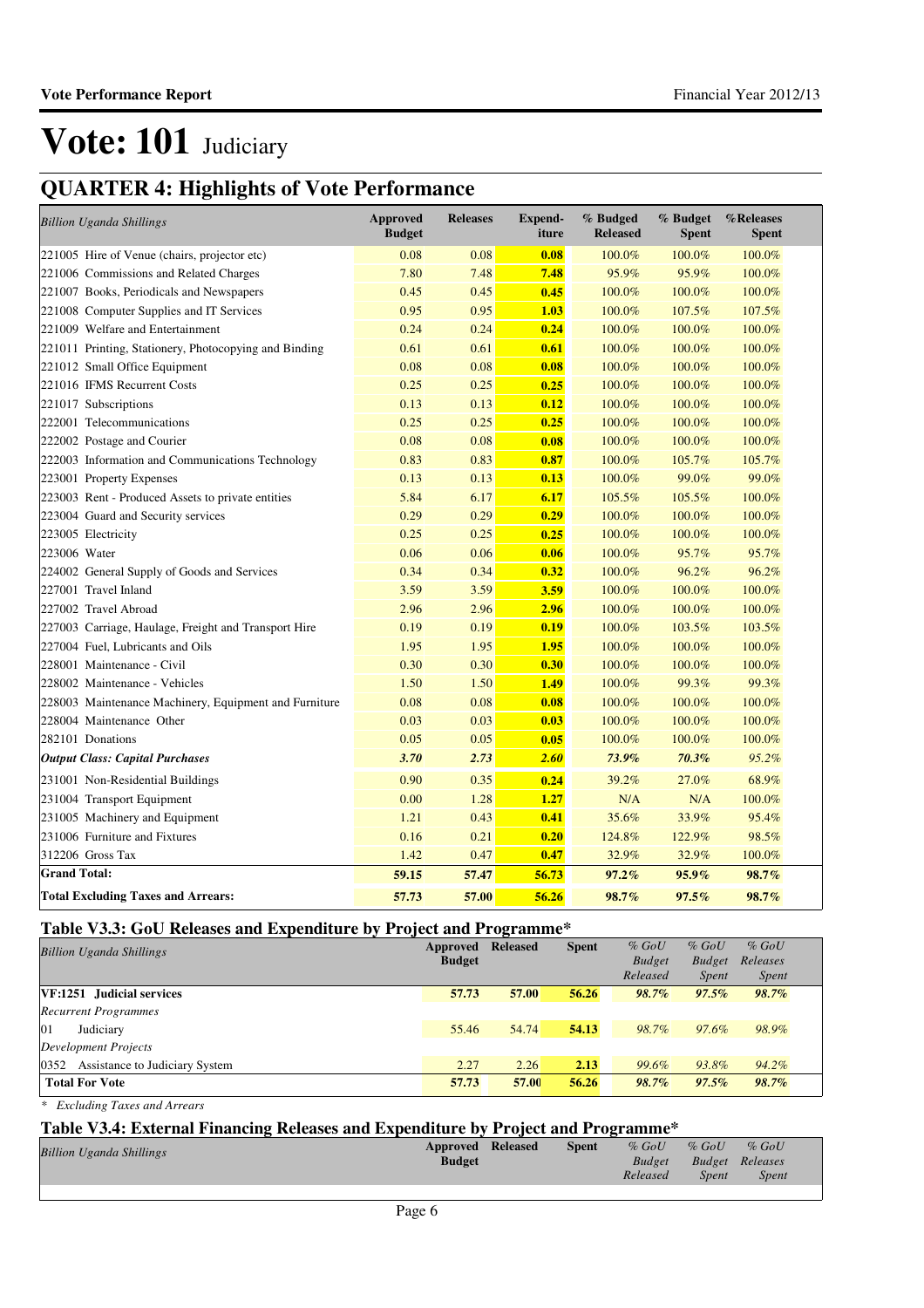## **QUARTER 4: Highlights of Vote Performance**

| VF:1251 Judicial services                   | 4.02 | 1.52 | 1.38 | $37.9\%$ | $34.4\%$ | $90.9\%$ |
|---------------------------------------------|------|------|------|----------|----------|----------|
| Development Projects                        |      |      |      |          |          |          |
| 1249 Uganda Good Governance Project (UGOGO) | 4.02 | .52  | 1.38 | 37.9%    | $34.4\%$ | $90.9\%$ |
| Total For Vote                              | 4.02 | 1.52 | 1.38 | $37.9\%$ | 34.4%    | $90.9\%$ |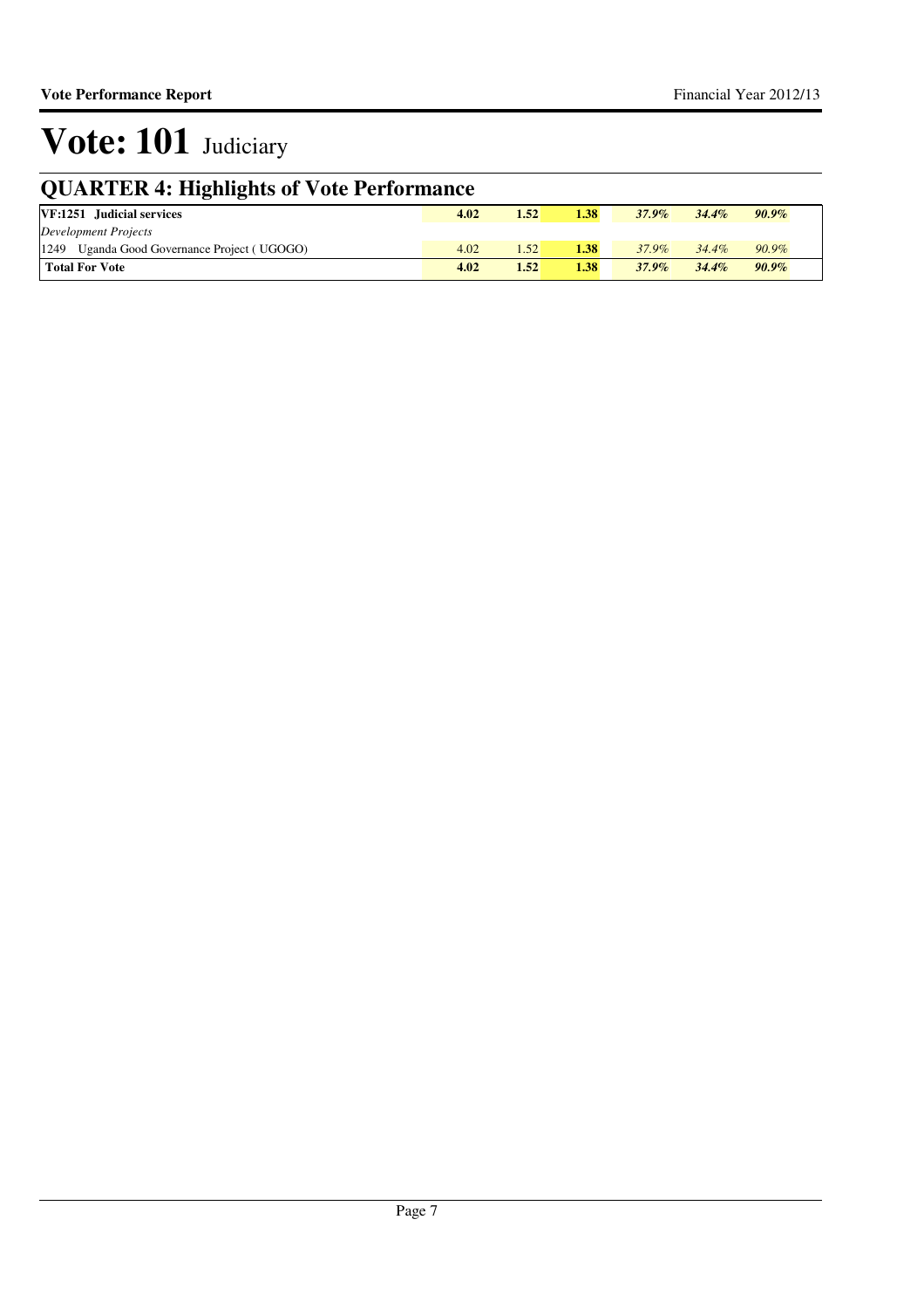### **QUARTER 4: Cumulative Outputs and Expenditure by End of Quarter**

| <b>Annual Planned Outputs and Cumulative Outputs Achieved by End of</b> | <b>Cumulative Expenditures made by the End of the Quarter to</b> |               |
|-------------------------------------------------------------------------|------------------------------------------------------------------|---------------|
| <b>Ouarter</b> (Quantity and Location)                                  | <b>Deliver Cumulative Outputs</b>                                | UShs Thousand |

#### **Vote Function: 1251 Judicial services**

*Recurrent Programmes*

#### *Programme 01 Judiciary*

*Outputs Provided*

**12 5101 Disposal of Appeals in the Supreme Court Output:**

|                                                                                                                                          | <b>Item</b>                                                     | <b>Spent</b> |
|------------------------------------------------------------------------------------------------------------------------------------------|-----------------------------------------------------------------|--------------|
| <b>Annual Planned Outputs:</b>                                                                                                           | 211101 General Staff Salaries                                   | 456,590      |
| 28 Criminal Appeals and 53 Civil Appeals disposed off.                                                                                   | 211103 Allowances                                               | 389,011      |
| Cumulatie Outputs Achieved by the end of the Quarter:                                                                                    | 211104 Statutory salaries                                       | 680,177      |
| 3 Criminal Appeals 9 Civil Appeal were disposed of                                                                                       | 213001 Medical Expenses (To Employees)                          | 6,000        |
| <b>Reasons for Variation in performance</b>                                                                                              | 213002 Incapacity, death benefits and funeral<br>expenses       | 10,000       |
| The Supreme Court had no quorum with only four of the required eleven<br>justices in place. One of the Justices retired in October 2012. | 221001 Advertising and Public Relations                         | 1,660        |
|                                                                                                                                          | 221006 Commissions and Related Charges                          | 551,750      |
|                                                                                                                                          | 221007 Books, Periodicals and Newspapers                        | 32,659       |
|                                                                                                                                          | 221008 Computer Supplies and IT Services                        | 87,580       |
|                                                                                                                                          | 221009 Welfare and Entertainment                                | 20,000       |
|                                                                                                                                          | 221011 Printing, Stationery, Photocopying and<br><b>Binding</b> | 51,281       |
|                                                                                                                                          | 221012 Small Office Equipment                                   | 6,000        |
|                                                                                                                                          | 222001 Telecommunications                                       | 24,840       |
|                                                                                                                                          | 222002 Postage and Courier                                      | 600          |
|                                                                                                                                          | 222003 Information and Communications<br>Technology             | 58,200       |
|                                                                                                                                          | 223001 Property Expenses                                        | 7,500        |
|                                                                                                                                          | 223003 Rent - Produced Assets to private entities               | 1,934,179    |
|                                                                                                                                          | 223004 Guard and Security services                              | 74,760       |
|                                                                                                                                          | 223005 Electricity                                              | 12,000       |
|                                                                                                                                          | 223006 Water                                                    | 700          |
|                                                                                                                                          | 224002 General Supply of Goods and Services                     | 12,895       |
|                                                                                                                                          | 227001 Travel Inland                                            | 340,000      |
|                                                                                                                                          | 227002 Travel Abroad                                            | 579,936      |
|                                                                                                                                          | 227003 Carriage, Haulage, Freight and Transport<br>Hire         | 24,000       |
|                                                                                                                                          | 227004 Fuel, Lubricants and Oils                                | 180,376      |
|                                                                                                                                          | 228002 Maintenance - Vehicles                                   | 139,000      |
|                                                                                                                                          | 228003 Maintenance Machinery, Equipment and<br>Furniture        | 5,000        |
|                                                                                                                                          | 228004 Maintenance Other                                        | 1,000        |
|                                                                                                                                          | Total                                                           | 5,687,694    |
|                                                                                                                                          | <b>Wage Recurrent</b>                                           | 1,136,767    |
|                                                                                                                                          | <b>Non Wage Recurrent</b>                                       | 4,550,926    |
|                                                                                                                                          | NTR                                                             | $\theta$     |

**12 5102 Disposal of Appeals and Constitutional Matters in the Court of Appeal Output:**

|                                                                          | <b>Item</b>                                   | <b>Spent</b> |
|--------------------------------------------------------------------------|-----------------------------------------------|--------------|
| <b>Annual Planned Outputs:</b>                                           | 211101 General Staff Salaries                 | 495,721      |
| 132 Civil Appeals, 277 criminal appeals.                                 | 211103 Allowances                             | 304,718      |
| Cumulatie Outputs Achieved by the end of the Ouarter:                    | 211104 Statutory salaries                     | 751,134      |
| 128 Civil Appeals, 77 Criminal Appeals were disposed of                  | 213001 Medical Expenses (To Employees)        | 16,000       |
| <b>Reasons for Variation in performance</b>                              | 213002 Incapacity, death benefits and funeral | 10,000       |
| The Court of Appeal had no quorum with only five of the required fifteen | expenses                                      |              |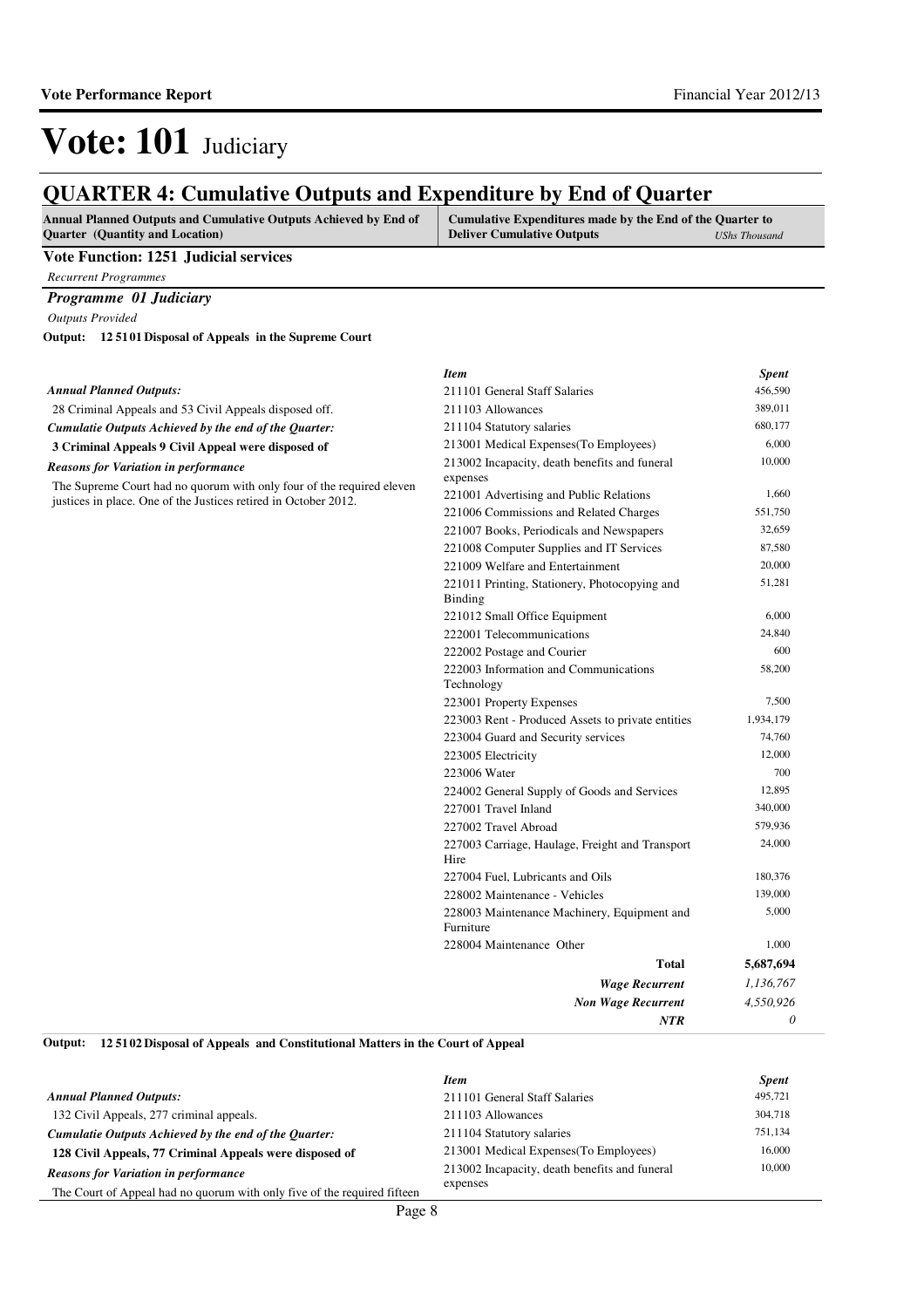### **QUARTER 4: Cumulative Outputs and Expenditure by End of Quarter**

| Annual Planned Outputs and Cumulative Outputs Achieved by End of<br><b>Quarter</b> (Quantity and Location) | Cumulative Expenditures made by the End of the Quarter to<br><b>Deliver Cumulative Outputs</b> | <b>UShs Thousand</b> |
|------------------------------------------------------------------------------------------------------------|------------------------------------------------------------------------------------------------|----------------------|
| <b>Vote Function: 1251 Judicial services</b>                                                               |                                                                                                |                      |
| <b>Recurrent Programmes</b>                                                                                |                                                                                                |                      |
| Programme 01 Judiciary                                                                                     |                                                                                                |                      |
| justices in place.                                                                                         | 221001 Advertising and Public Relations                                                        | 1,500                |
|                                                                                                            | 221006 Commissions and Related Charges                                                         | 793,311              |
|                                                                                                            | 221007 Books, Periodicals and Newspapers                                                       | 32,355               |
|                                                                                                            | 221008 Computer Supplies and IT Services                                                       | 16,600               |
|                                                                                                            | 221009 Welfare and Entertainment                                                               | 15,000               |
|                                                                                                            | 221011 Printing, Stationery, Photocopying and<br>Binding                                       | 89,190               |
|                                                                                                            | 221012 Small Office Equipment                                                                  | 6,000                |
|                                                                                                            | 222001 Telecommunications                                                                      | 12,240               |
|                                                                                                            | 222002 Postage and Courier                                                                     | 1,152                |
|                                                                                                            | 222003 Information and Communications<br>Technology                                            | 123,000              |
|                                                                                                            | 223001 Property Expenses                                                                       | 7,499                |
|                                                                                                            | 223003 Rent - Produced Assets to private entities                                              | 1,635,984            |
|                                                                                                            | 223004 Guard and Security services                                                             | 86,400               |
|                                                                                                            | 223005 Electricity                                                                             | 12,000               |
|                                                                                                            | 223006 Water                                                                                   | 7,505                |
|                                                                                                            | 224002 General Supply of Goods and Services                                                    | 14,749               |
|                                                                                                            | 227001 Travel Inland                                                                           | 131,881              |
|                                                                                                            | 227002 Travel Abroad                                                                           | 689,756              |
|                                                                                                            | 227003 Carriage, Haulage, Freight and Transport<br>Hire                                        | 24,000               |
|                                                                                                            | 227004 Fuel, Lubricants and Oils                                                               | 161,000              |
|                                                                                                            | 228002 Maintenance - Vehicles                                                                  | 110,000              |
|                                                                                                            | 228003 Maintenance Machinery, Equipment and<br>Furniture                                       | 3,999                |
|                                                                                                            | 228004 Maintenance Other                                                                       | 1,000                |
|                                                                                                            | <b>Total</b>                                                                                   | 5,553,694            |
|                                                                                                            | <b>Wage Recurrent</b>                                                                          | 1,246,855            |
|                                                                                                            | <b>Non Wage Recurrent</b>                                                                      | 4,306,839            |
|                                                                                                            | NTR                                                                                            | 0                    |

#### *Annual Planned Outputs:*

3,070 Civil suits, 1,297 Commercial suits, 3,094 Criminal suits, 3,056 Family suits and 1,546 Land Cases and 388 Anti Corruption cases disposed off

*Cumulatie Outputs Achieved by the end of the Quarter:*

**3452 Civil suits, 1619 Commercial Suits, 1893 Criminal Suits, 2345 Family Suits, 1811 Land cases, 360 Anti-corruption cases and 176 Execution Applications were disposed of.**

#### **In addition, 327 Civil Appeals, 157 Criminal Appeals, 01 Family Appeal, 7 Land Appeals, 4 Commercial Appeals, and 6 Anticorruption Appeals were disposed of.**

#### *Reasons for Variation in performance*

The High Court was challenged by the inadequate number of judges. Last FY, there were only 40 Judges of the required 50 and most circuits as a result had one Resident Judge. This challenge, coupled with inadequate funds for sessions, visiting locus in quo, and facilitation to witnesses hampered the achievement of set targets.

#### *Item Spent* 211101 General Staff Salaries 3,261,258 211102 Contract Staff Salaries (Incl. Casuals, Temporary) 959,856 211103 Allowances 1,575,213 211104 Statutory salaries 4,752,523 213001 Medical Expenses(To Employees) 151,200 213002 Incapacity, death benefits and funeral expenses 10,000 221001 Advertising and Public Relations 2,129 221006 Commissions and Related Charges 3,614,880 221007 Books, Periodicals and Newspapers 150,000 221008 Computer Supplies and IT Services 360,873 221009 Welfare and Entertainment 48,837 221011 Printing, Stationery, Photocopying and Binding 181,801 221012 Small Office Equipment 18,000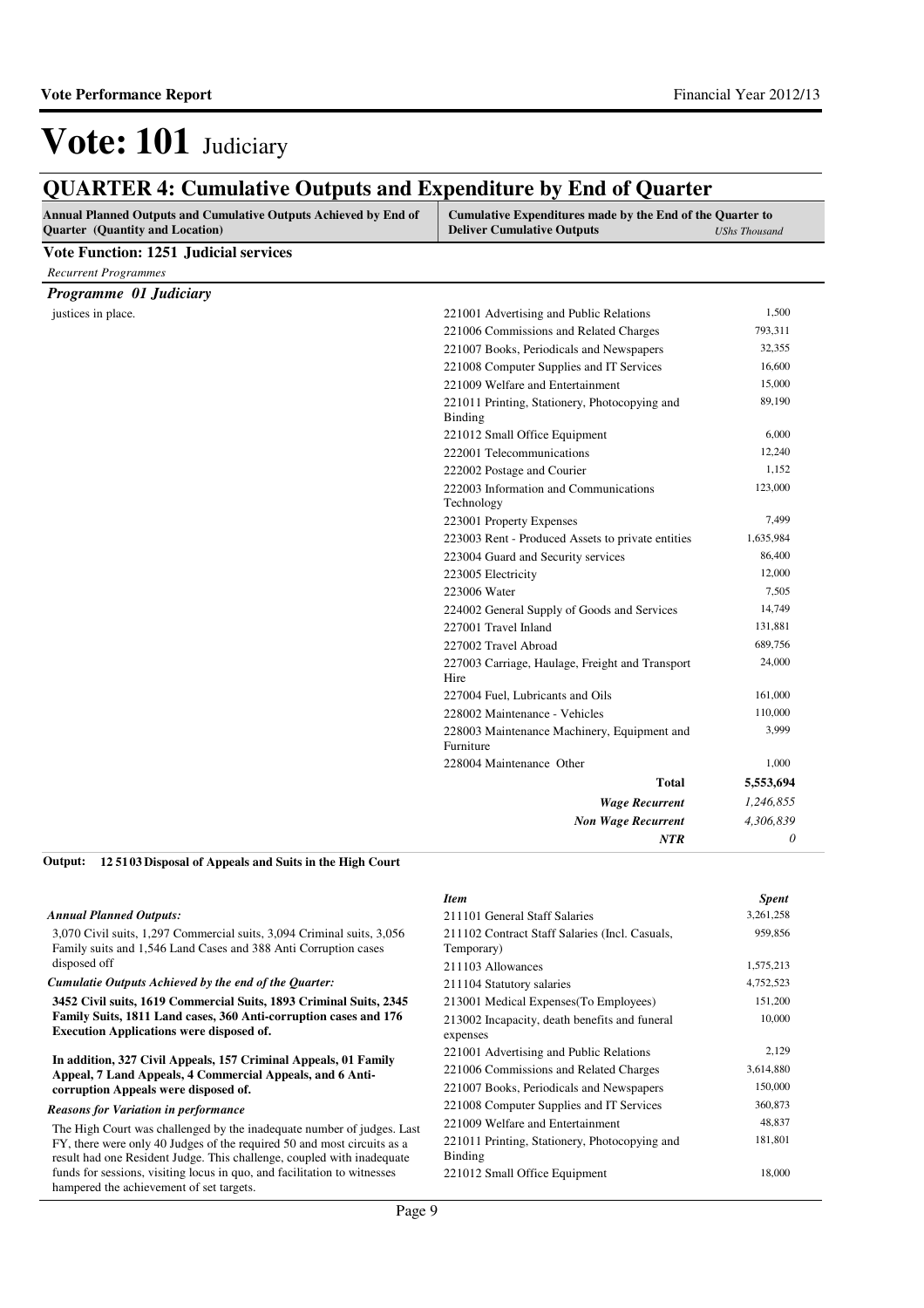## **QUARTER 4: Cumulative Outputs and Expenditure by End of Quarter**

| Annual Planned Outputs and Cumulative Outputs Achieved by End of<br><b>Quarter</b> (Quantity and Location) | Cumulative Expenditures made by the End of the Quarter to<br><b>Deliver Cumulative Outputs</b> | <b>UShs Thousand</b> |
|------------------------------------------------------------------------------------------------------------|------------------------------------------------------------------------------------------------|----------------------|
| <b>Vote Function: 1251 Judicial services</b>                                                               |                                                                                                |                      |
| <b>Recurrent Programmes</b>                                                                                |                                                                                                |                      |
| Programme 01 Judiciary                                                                                     |                                                                                                |                      |
|                                                                                                            | 222001 Telecommunications                                                                      | 113,200              |
|                                                                                                            | 222002 Postage and Courier                                                                     | 5,400                |
|                                                                                                            | 222003 Information and Communications<br>Technology                                            | 112,799              |
|                                                                                                            | 223001 Property Expenses                                                                       | 30,000               |
|                                                                                                            | 223003 Rent - Produced Assets to private entities                                              | 1,443,440            |
|                                                                                                            | 223004 Guard and Security services                                                             | 80,000               |
|                                                                                                            | 223005 Electricity                                                                             | 174,000              |
|                                                                                                            | 223006 Water                                                                                   | 31,420               |
|                                                                                                            | 224002 General Supply of Goods and Services                                                    | 33,825               |
|                                                                                                            | 227001 Travel Inland                                                                           | 500,000              |
|                                                                                                            | 227002 Travel Abroad                                                                           | 563,380              |
|                                                                                                            | 227003 Carriage, Haulage, Freight and Transport<br>Hire                                        | 46,485               |
|                                                                                                            | 227004 Fuel, Lubricants and Oils                                                               | 853,000              |
|                                                                                                            | 228002 Maintenance - Vehicles                                                                  | 468,769              |
|                                                                                                            | 228003 Maintenance Machinery, Equipment and<br>Furniture                                       | 19,998               |
|                                                                                                            | 228004 Maintenance Other                                                                       | 5,000                |
|                                                                                                            | <b>Total</b>                                                                                   | 19,567,283           |
|                                                                                                            | <b>Wage Recurrent</b>                                                                          | 8,013,782            |
|                                                                                                            | <b>Non Wage Recurrent</b>                                                                      | 11,553,502           |
|                                                                                                            | <b>NTR</b>                                                                                     | 0                    |

#### **12 5104 Disposal of Suits and Appeals in the Magistrate Courts Output:**

|                                                                                                                                  | <b>Item</b>                                               | <b>Spent</b> |
|----------------------------------------------------------------------------------------------------------------------------------|-----------------------------------------------------------|--------------|
| <b>Annual Planned Outputs:</b>                                                                                                   | 211101 General Staff Salaries                             | 1,293,750    |
| 99,261 cases disposed (62,992 cases at Chief Magistrates; 25,467 cases at                                                        | 211103 Allowances                                         | 4,771,699    |
| Grade I Courts; 10,802 cases at Grade II Courts)                                                                                 | 211104 Statutory salaries                                 | 1,585,643    |
| Cumulatie Outputs Achieved by the end of the Quarter:                                                                            | 213001 Medical Expenses (To Employees)                    | 479,000      |
| 99,934 (50,964 Cases at Chief Magistrates; 34,197 cases at Grade I<br>and 14,773 cases at Magistrate Grade II) were disposed of. | 213002 Incapacity, death benefits and funeral<br>expenses | 10,000       |
| <b>Reasons for Variation in performance</b>                                                                                      | 221001 Advertising and Public Relations                   | 127,909      |
| The appointment of 40 new magistrates boosted the disposal of cases at                                                           | 221006 Commissions and Related Charges                    | 1,089,482    |
| this court level                                                                                                                 | 221007 Books, Periodicals and Newspapers                  | 180,002      |
|                                                                                                                                  | 221008 Computer Supplies and IT Services                  | 164,078      |
|                                                                                                                                  | 221009 Welfare and Entertainment                          | 40,000       |
|                                                                                                                                  | 221011 Printing, Stationery, Photocopying and<br>Binding  | 119,999      |
|                                                                                                                                  | 221012 Small Office Equipment                             | 19,997       |
|                                                                                                                                  | 222001 Telecommunications                                 | 10,800       |
|                                                                                                                                  | 222002 Postage and Courier                                | 51,968       |
|                                                                                                                                  | 222003 Information and Communications<br>Technology       | 117,995      |
|                                                                                                                                  | 223001 Property Expenses                                  | 63,301       |
|                                                                                                                                  | 223003 Rent - Produced Assets to private entities         | 967,389      |
|                                                                                                                                  | 223004 Guard and Security services                        | 40,000       |
|                                                                                                                                  | 223005 Electricity                                        | 36,000       |
|                                                                                                                                  | 223006 Water                                              | 9,600        |
|                                                                                                                                  | 224002 General Supply of Goods and Services               | 136,488      |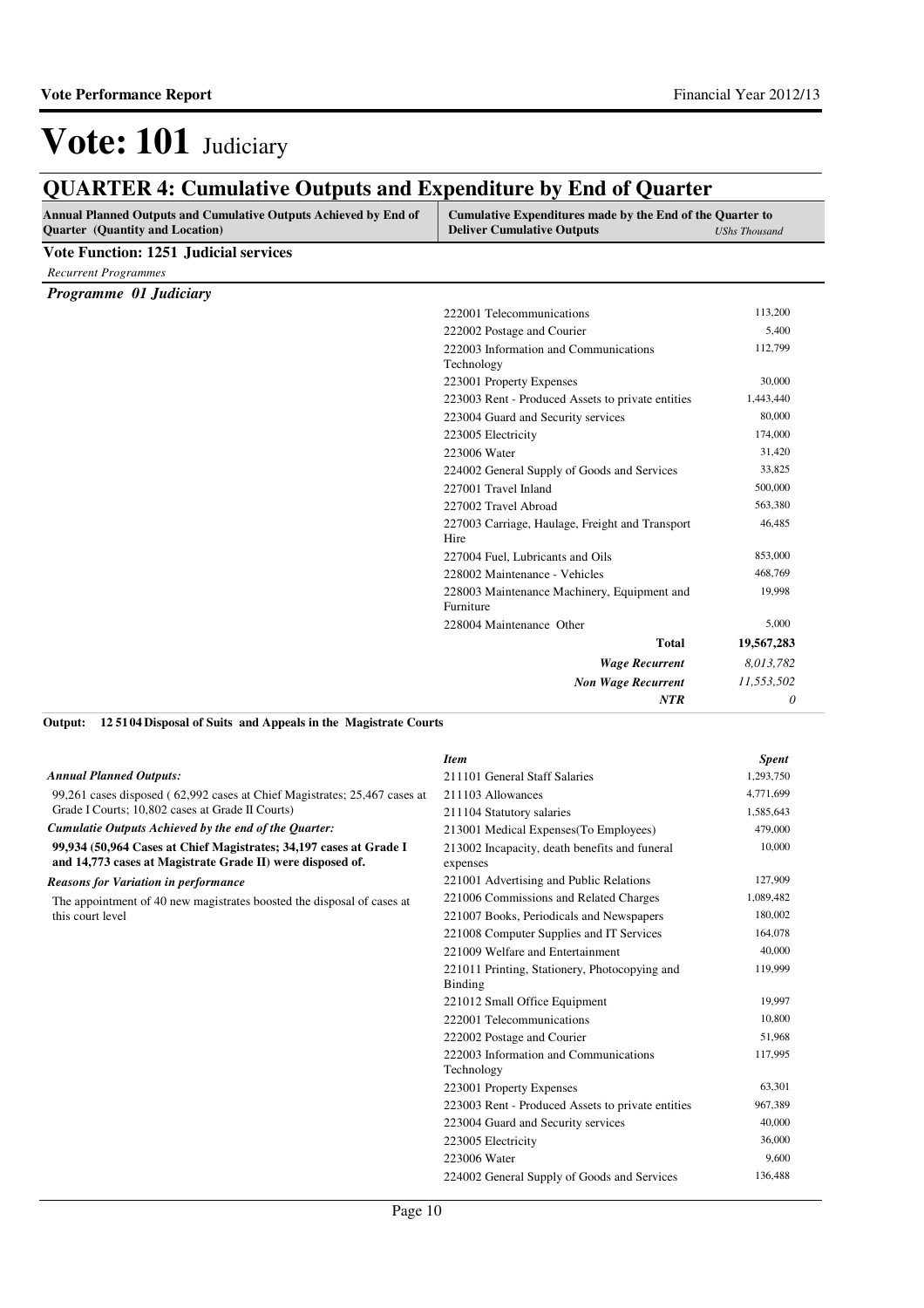### **QUARTER 4: Cumulative Outputs and Expenditure by End of Quarter**

| gorini din 4. Camalati ve outputs and dispenditure by this of guarter<br><b>Annual Planned Outputs and Cumulative Outputs Achieved by End of</b><br>Quarter (Quantity and Location) | Cumulative Expenditures made by the End of the Quarter to<br><b>Deliver Cumulative Outputs</b> | <b>UShs Thousand</b> |
|-------------------------------------------------------------------------------------------------------------------------------------------------------------------------------------|------------------------------------------------------------------------------------------------|----------------------|
| <b>Vote Function: 1251 Judicial services</b>                                                                                                                                        |                                                                                                |                      |
| <b>Recurrent Programmes</b>                                                                                                                                                         |                                                                                                |                      |
| Programme 01 Judiciary                                                                                                                                                              |                                                                                                |                      |
|                                                                                                                                                                                     | 227001 Travel Inland                                                                           | 999,000              |
|                                                                                                                                                                                     | 227002 Travel Abroad                                                                           | 257,868              |
|                                                                                                                                                                                     | 227003 Carriage, Haulage, Freight and Transport                                                | 30,000               |
|                                                                                                                                                                                     | Hire                                                                                           |                      |
|                                                                                                                                                                                     | 227004 Fuel, Lubricants and Oils                                                               | 454,167              |
|                                                                                                                                                                                     | 228001 Maintenance - Civil                                                                     | 201,979              |
|                                                                                                                                                                                     | 228002 Maintenance - Vehicles                                                                  | 499,646              |
|                                                                                                                                                                                     | 228003 Maintenance Machinery, Equipment and<br>Furniture                                       | 21,000               |
|                                                                                                                                                                                     | 228004 Maintenance Other                                                                       | 11,998               |
|                                                                                                                                                                                     | <b>Total</b>                                                                                   | 13,790,759           |
|                                                                                                                                                                                     | <b>Wage Recurrent</b>                                                                          | 2,879,393            |
|                                                                                                                                                                                     | <b>Non Wage Recurrent</b>                                                                      | 10,911,366           |
|                                                                                                                                                                                     | <b>NTR</b>                                                                                     | 0                    |
| Output:<br>125105 Capacity Buidling of staff in the Judiciary                                                                                                                       |                                                                                                |                      |
|                                                                                                                                                                                     | <b>Item</b>                                                                                    | Spent                |
| <b>Annual Planned Outputs:</b>                                                                                                                                                      | 211101 General Staff Salaries                                                                  | 109,063              |
| 130 inspections conducted resulting to over 900 complaints handled to                                                                                                               | 211103 Allowances                                                                              | 26,135               |
| completion; Committees and Work Group meetings attended,                                                                                                                            | 211104 Statutory salaries                                                                      | 146,804              |
| Communication Strategy implemented                                                                                                                                                  | 213001 Medical Expenses (To Employees)                                                         | 9,000                |
| Monitoring and Evaluation of all Judiciary activities conducted to ensure<br>that they are aligned with the Strategic Plan.                                                         | 213002 Incapacity, death benefits and funeral<br>expenses                                      | 50,000               |
|                                                                                                                                                                                     | 221001 Advertising and Public Relations                                                        | 77,999               |
| FourTraining workshops for Judicial and Clerical officer on Prepeartion                                                                                                             | 221002 Workshops and Seminars                                                                  | 179,495              |
| of Workplans and Budgets in; Mbale, Mbarara, Lira and Kampala                                                                                                                       | 221003 Staff Training                                                                          | 1,100,000            |
| conducted                                                                                                                                                                           | 221006 Commissions and Related Charges                                                         | 525,477              |
| 30 trainings for Staff of the Judiciary conducted.                                                                                                                                  | 221007 Books, Periodicals and Newspapers                                                       | 9,593                |
| Cumulatie Outputs Achieved by the end of the Quarter:                                                                                                                               | 221008 Computer Supplies and IT Services                                                       | 267,525              |
| 4 Judges and 2 Registrars from the Anti-Corruption Division as well                                                                                                                 | 221009 Welfare and Entertainment                                                               | 24,053               |
| as 4 judges and 2 Registrars from the Civil Division were trained in<br>Oil and Gas law.                                                                                            | 221011 Printing, Stationery, Photocopying and<br>Binding                                       | 47,544               |
|                                                                                                                                                                                     | 221012 Small Office Equipment                                                                  | 3,000                |
| 5 justices and 1 Registrar from the Criminal Division were trained in                                                                                                               | 222001 Telecommunications                                                                      | 28,080               |
| <b>Emerging Crimes and Method in a digital age</b>                                                                                                                                  | 222002 Postage and Courier                                                                     | 8,880                |
| Training for 16 court interpreters was conducted.                                                                                                                                   | 222003 Information and Communications<br>Technology                                            | 186,860              |
| A Strategic Planning Workshops was conducted                                                                                                                                        | 223001 Property Expenses                                                                       | 5,000                |
|                                                                                                                                                                                     | 223003 Rent - Produced Assets to private entities                                              | 184,959              |
| The Annual Judges Conference was held;                                                                                                                                              | 223004 Guard and Security services                                                             | 5,000                |
| 18 staff from Mbale High Court circuit were trained in CCAS                                                                                                                         | 223005 Electricity                                                                             | 9,600                |
|                                                                                                                                                                                     | 223006 Water                                                                                   | 3,000                |
| 40 (Registrars & Judges) were trained on Sentencing guidelines                                                                                                                      | 224002 General Supply of Goods and Services                                                    | 60,000               |
|                                                                                                                                                                                     | 227001 Travel Inland                                                                           | 621,588              |
| A sensitization workshop on Taxation matters for 70 participants                                                                                                                    | 227002 Travel Abroad                                                                           | 209,208              |
| (Chief Magistrates and Magistrates) was carried out<br>Held the International Colloquium on Sexual Reproductive Rights                                                              | 227003 Carriage, Haulage, Freight and Transport<br>Hire                                        | 20,000               |
|                                                                                                                                                                                     | 227004 Fuel, Lubricants and Oils                                                               | 144,000              |
| A workshop on Transitional Justice for 20 High Court Judges and                                                                                                                     | 228001 Maintenance - Civil                                                                     | 20,020               |

**A workshop on Transitional Justice for 20 High Court Judges and their Registrars was held.**

228002 Maintenance - Vehicles 136,139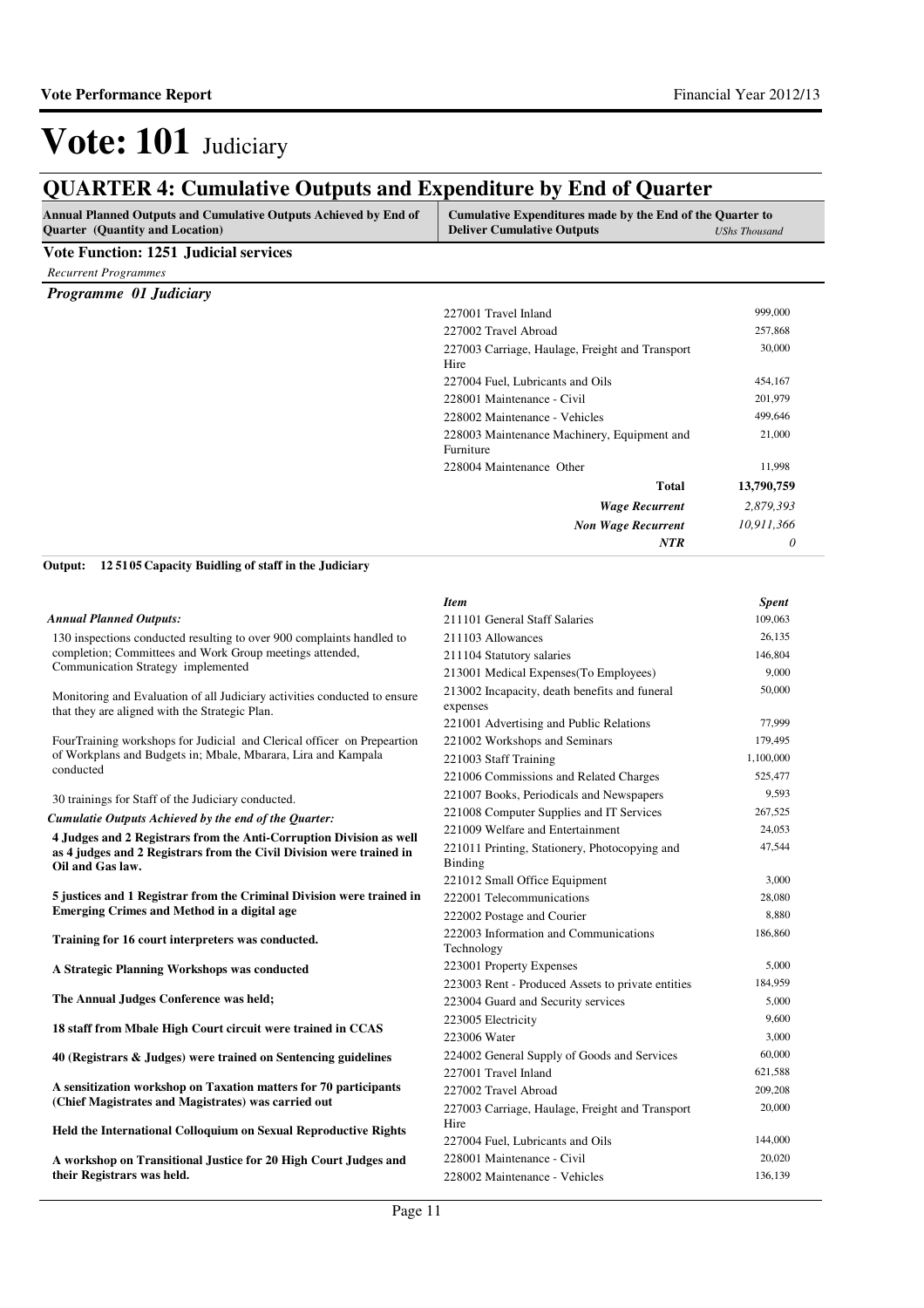## **QUARTER 4: Cumulative Outputs and Expenditure by End of Quarter**

| <b>Annual Planned Outputs and Cumulative Outputs Achieved by End of</b><br><b>Ouarter</b> (Quantity and Location) | Cumulative Expenditures made by the End of the Quarter to<br><b>Deliver Cumulative Outputs</b> | <b>UShs Thousand</b> |
|-------------------------------------------------------------------------------------------------------------------|------------------------------------------------------------------------------------------------|----------------------|
| <b>Vote Function: 1251 Judicial services</b>                                                                      |                                                                                                |                      |
| <b>Recurrent Programmes</b>                                                                                       |                                                                                                |                      |
| <b>Programme 01 Judiciary</b>                                                                                     |                                                                                                |                      |
| 632 cases were inspected conclusively out of 682 complaints registered;                                           | 228003 Maintenance Machinery, Equipment and<br>Furniture                                       | 20,000               |
| <b>Reasons for Variation in performance</b>                                                                       | 228004 Maintenance Other                                                                       | 7,200                |
| None                                                                                                              | Total                                                                                          | 4,245,220            |
|                                                                                                                   | <b>Wage Recurrent</b>                                                                          | 255,867              |
|                                                                                                                   | <b>Non Wage Recurrent</b>                                                                      | 3.989.353            |
|                                                                                                                   | <b>NTR</b>                                                                                     | 0                    |

#### **12 5106 Judiciary Support Services Output:**

|                                                                        | <b>Item</b>                                               | <b>Spent</b> |
|------------------------------------------------------------------------|-----------------------------------------------------------|--------------|
| <b>Annual Planned Outputs:</b>                                         | 211101 General Staff Salaries                             | 148,092      |
| Operational funds to : SC: COA, 11HC Circuits: HC Headquarters: 39 CMs | 211103 Allowances                                         | 240,718      |
| and 116 independent G1 Courts provided                                 | 211104 Statutory salaries                                 | 217,358      |
|                                                                        | 213001 Medical Expenses (To Employees)                    | 23,000       |
| 173 vehicles maintained                                                | 213002 Incapacity, death benefits and funeral<br>expenses | 50,000       |
| 64 Buildings maintained                                                | 221001 Advertising and Public Relations                   | 28,799       |
|                                                                        | 221002 Workshops and Seminars                             | 223,334      |
| 65 Courts facilitated with Rent                                        | 221005 Hire of Venue (chairs, projector etc)              | 80,000       |
|                                                                        | 221006 Commissions and Related Charges                    | 901,850      |
| General ICT function maintained                                        | 221007 Books, Periodicals and Newspapers                  | 47,123       |
| Cumulatie Outputs Achieved by the end of the Quarter:                  | 221008 Computer Supplies and IT Services                  | 129,288      |
| Operational funds to ; SC; COA, 11HC Circuits; HC Headquarters; 39     | 221009 Welfare and Entertainment                          | 94,109       |
| CMs and 116 independent G1 Courts provided                             | 221011 Printing, Stationery, Photocopying and<br>Binding  | 120,000      |
| 173 vehicles maintained                                                | 221012 Small Office Equipment                             | 23,999       |
|                                                                        | 221016 IFMS Recurrent Costs                               | 249,999      |
| 64 Buildings maintained                                                | 221017 Subscriptions                                      | 125,000      |
| <b>65 Courts facilitated with Rent</b>                                 | 222001 Telecommunications                                 | 61,199       |
|                                                                        | 222002 Postage and Courier                                | 11,999       |
|                                                                        | 222003 Information and Communications                     | 273,999      |
| <b>General ICT function maintained</b>                                 | Technology                                                |              |
| <b>Reasons for Variation in performance</b>                            | 223001 Property Expenses                                  | 19,998       |
| None                                                                   | 223004 Guard and Security services                        | 7,000        |
|                                                                        | 223005 Electricity                                        | 6,000        |
|                                                                        | 223006 Water                                              | 3,000        |
|                                                                        | 224002 General Supply of Goods and Services               | 66,791       |
|                                                                        | 227001 Travel Inland                                      | 996,475      |
|                                                                        | 227002 Travel Abroad                                      | 655,680      |
|                                                                        | 227003 Carriage, Haulage, Freight and Transport<br>Hire   | 48,000       |
|                                                                        | 227004 Fuel, Lubricants and Oils                          | 152,826      |
|                                                                        | 228001 Maintenance - Civil                                | 77,954       |
|                                                                        | 228002 Maintenance - Vehicles                             | 136,590      |
|                                                                        | 228003 Maintenance Machinery, Equipment and<br>Furniture  | 10,000       |
|                                                                        | 228004 Maintenance Other                                  | 4,996        |
|                                                                        | 282101 Donations                                          | 54,000       |
|                                                                        | Total                                                     | 5,289,176    |
|                                                                        | <b>Wage Recurrent</b>                                     | 365,450      |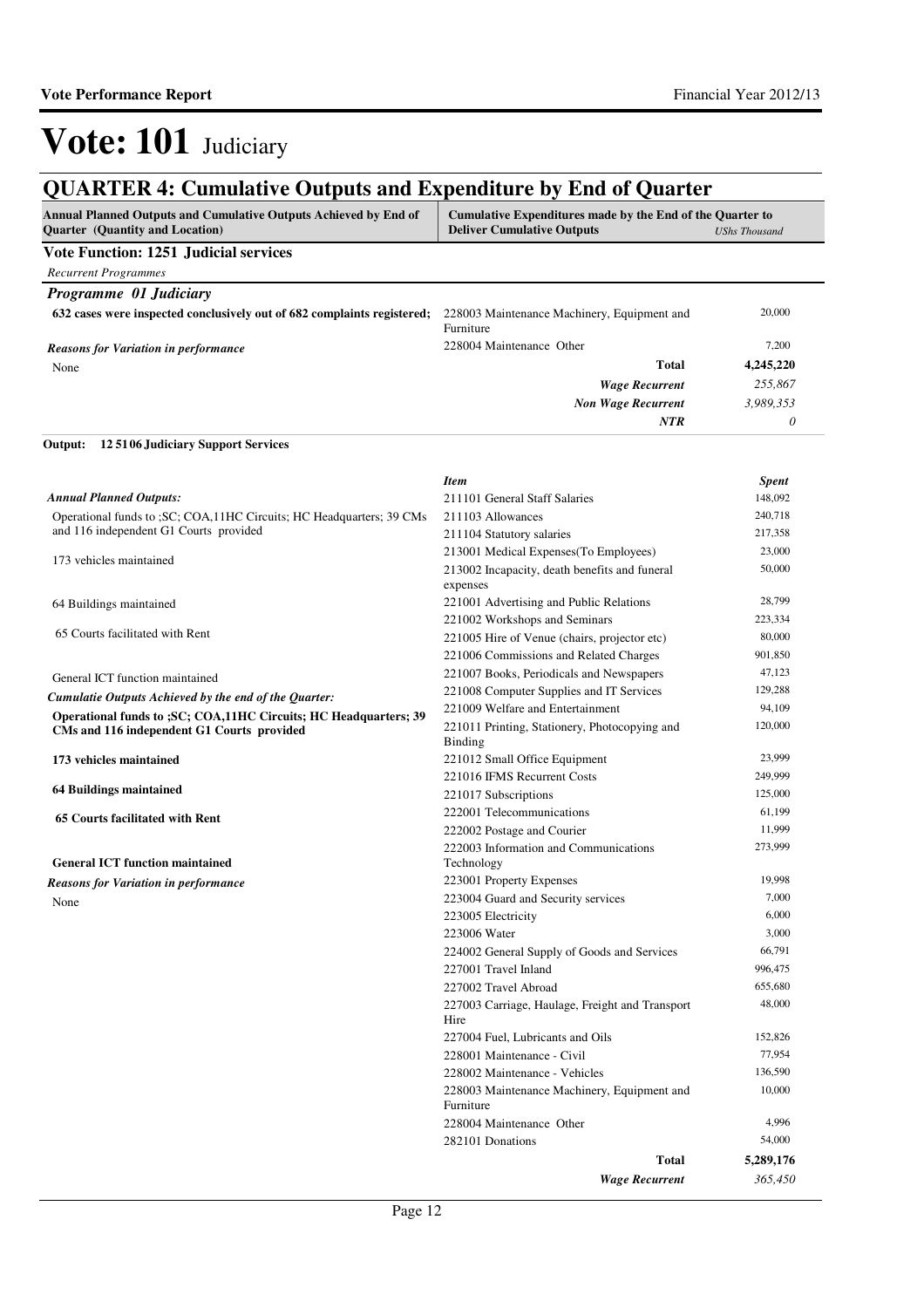| Annual Planned Outputs and Cumulative Outputs Achieved by End of<br>Quarter (Quantity and Location)                                        | Cumulative Expenditures made by the End of the Quarter to<br><b>Deliver Cumulative Outputs</b> | <b>UShs Thousand</b>  |
|--------------------------------------------------------------------------------------------------------------------------------------------|------------------------------------------------------------------------------------------------|-----------------------|
| <b>Vote Function: 1251 Judicial services</b>                                                                                               |                                                                                                |                       |
| <b>Recurrent Programmes</b>                                                                                                                |                                                                                                |                       |
| Programme 01 Judiciary                                                                                                                     |                                                                                                |                       |
|                                                                                                                                            | <b>Non Wage Recurrent</b>                                                                      | 4,923,726             |
|                                                                                                                                            | NTR                                                                                            | 0                     |
| <b>Development Projects</b>                                                                                                                |                                                                                                |                       |
| <b>Project 0352 Assistance to Judiciary System</b>                                                                                         |                                                                                                |                       |
| <b>Capital Purchases</b>                                                                                                                   |                                                                                                |                       |
| Output: 125175 Purchase of Motor Vehicles and Other Transport Equipment                                                                    |                                                                                                |                       |
|                                                                                                                                            |                                                                                                |                       |
|                                                                                                                                            | <b>Item</b>                                                                                    | <b>Spent</b>          |
| <b>Annual Planned Outputs:</b>                                                                                                             | 231004 Transport Equipment                                                                     | 1,275,000             |
|                                                                                                                                            |                                                                                                |                       |
| Cumulatie Outputs Achieved by the end of the Quarter:<br>Three Vehicles have so far been procured                                          |                                                                                                |                       |
|                                                                                                                                            |                                                                                                |                       |
| <b>Reasons for Variation in performance</b><br>None                                                                                        |                                                                                                |                       |
|                                                                                                                                            |                                                                                                |                       |
|                                                                                                                                            | Total                                                                                          | 1,275,000             |
|                                                                                                                                            | <b>GoU</b> Development                                                                         | 1,275,000             |
|                                                                                                                                            | <b>External Financing</b><br>NTR                                                               | 0<br>$\theta$         |
| 125176 Purchase of Office and ICT Equipment, including Software<br>Output:                                                                 |                                                                                                |                       |
|                                                                                                                                            |                                                                                                |                       |
|                                                                                                                                            | <b>Item</b>                                                                                    | <b>Spent</b>          |
| <b>Annual Planned Outputs:</b>                                                                                                             | 231005 Machinery and Equipment                                                                 | 410,924               |
| Provide Transcription and Court Recording equipment to 4 Chief<br>Magistrates Courts; Provide additional Transcription and Court Recording |                                                                                                |                       |
| equipment to Supreme Court, Court of Appeal; Commercial Court, Family                                                                      |                                                                                                |                       |
| Division; Anti-corruption Court, International Crimes Division, Civil                                                                      |                                                                                                |                       |
| Division, Masaka and Soroti High Court Circuits.                                                                                           |                                                                                                |                       |
| Cumulatie Outputs Achieved by the end of the Quarter:<br><b>Transcription and Court Recording Equipment were procured for</b>              |                                                                                                |                       |
| Supreme Court, Court of Appeal, Commercial Court, Family Division<br>and Land Division using the JLOS SWAP fund                            |                                                                                                |                       |
| <b>Reasons for Variation in performance</b>                                                                                                |                                                                                                |                       |
| None                                                                                                                                       |                                                                                                |                       |
|                                                                                                                                            | <b>Total</b>                                                                                   | 410,924               |
|                                                                                                                                            | <b>GoU</b> Development                                                                         | 410,924               |
|                                                                                                                                            | <b>External Financing</b>                                                                      | $\boldsymbol{\theta}$ |
|                                                                                                                                            | <b>NTR</b>                                                                                     | $\theta$              |

*Annual Planned Outputs:*

Procure 4 photocopiers for Chief Magistrates and 4 for selected Magistrates Grade I independent stations

*Cumulatie Outputs Achieved by the end of the Quarter:*

**Only 2 Photocopiers were procured for the Anti-Corruption Division and War Crimes Division with support from JLOS**

*Reasons for Variation in performance*

None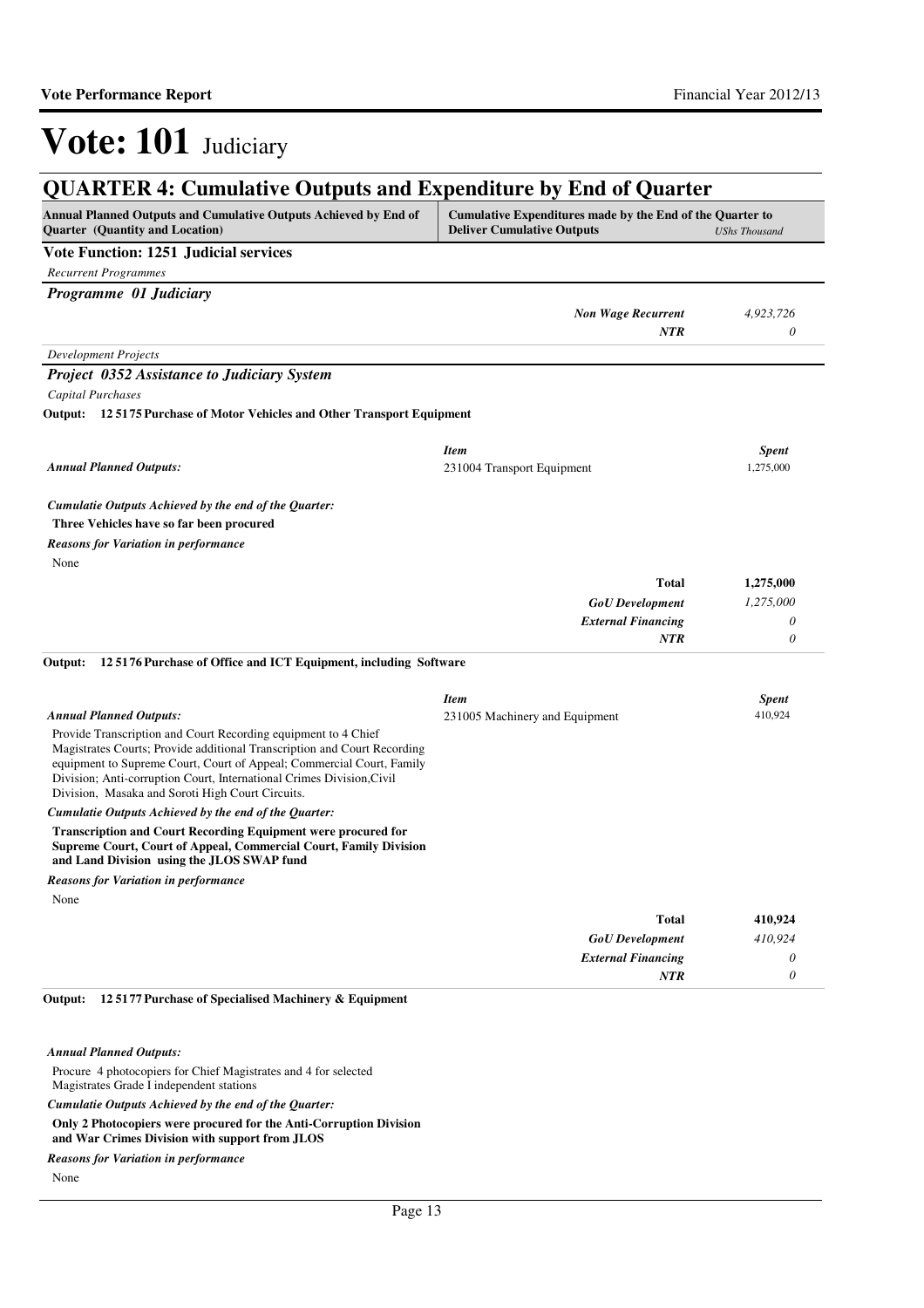*0*

*NTR*

# Vote: 101 Judiciary

| <b>QUARTER 4: Cumulative Outputs and Expenditure by End of Quarter</b>                                     |                                                                                                |                      |
|------------------------------------------------------------------------------------------------------------|------------------------------------------------------------------------------------------------|----------------------|
| Annual Planned Outputs and Cumulative Outputs Achieved by End of<br><b>Quarter</b> (Quantity and Location) | Cumulative Expenditures made by the End of the Quarter to<br><b>Deliver Cumulative Outputs</b> | <b>UShs Thousand</b> |
| Vote Function: 1251 Judicial services                                                                      |                                                                                                |                      |
| <b>Development Projects</b>                                                                                |                                                                                                |                      |
| <b>Project 0352 Assistance to Judiciary System</b>                                                         |                                                                                                |                      |
|                                                                                                            | <b>Total</b>                                                                                   | 0                    |
|                                                                                                            | <b>GoU</b> Development                                                                         | 0                    |
|                                                                                                            | <b>External Financing</b>                                                                      | 0                    |
|                                                                                                            | <b>NTR</b>                                                                                     | 0                    |
| 125178 Purchase of Office and Residential Furniture and Fittings<br>Output:                                | <b>Item</b>                                                                                    | <b>Spent</b>         |
| <b>Annual Planned Outputs:</b>                                                                             | 231006 Furniture and Fixtures                                                                  | 201,942              |
| Assorted furniture for 4 Courts procured and distributed                                                   |                                                                                                |                      |
| Cumulatie Outputs Achieved by the end of the Quarter:                                                      |                                                                                                |                      |
| The Supreme Court Library was furnished with an assortment of<br>furniture using GoU funds;                |                                                                                                |                      |
| 5 orthopedic chairs for judges and office of the Deputy Chief justice<br>were procured with GoU funds.     |                                                                                                |                      |
| Furniture for Ntoroko and Kalangala Grade I Courts was procured<br>with JLOS funds;                        |                                                                                                |                      |

#### *Reasons for Variation in performance*

Funds were reallocated to cater for the purchase of furniture for the new Judges. The procurement process is still ongoing.

| <b>Total</b>              | 201,942 |
|---------------------------|---------|
| <b>GoU</b> Development    | 201,942 |
| <b>External Financing</b> | 0       |
| <b>NTR</b>                |         |

#### **12 5180 Construction and Rehabilitation of Judicial Courts Output:**

|                                                                                                       | <b>Item</b>                      | <b>Spent</b> |
|-------------------------------------------------------------------------------------------------------|----------------------------------|--------------|
| <b>Annual Planned Outputs:</b>                                                                        | 231001 Non-Residential Buildings | 242,202      |
| Construction of Ibanda Chief Magistrates Court and Lugazi/Mayuge<br>Magistrate Grade I                |                                  |              |
| Cumulatie Outputs Achieved by the end of the Quarter:                                                 |                                  |              |
| Arua, Fort Portal and Kasese Chief Magistrate Courts were<br>rehabilitated with support from JLOS     |                                  |              |
| Kanungu, Isingiro and Kibuku Grade 1 Courts have been constructed<br>with support from JLOS           |                                  |              |
| Bundibugyo, kibuku, Bulambuli, Kisoro and Lamwo court are in final<br>stages of construction          |                                  |              |
| Kabale court is at sub-structure level while the contracts for Bukwo<br>and Soroti have been awarded. |                                  |              |
| <b>Constructions for Makindye and JSI is ongoing</b>                                                  |                                  |              |
| <b>Reasons for Variation in performance</b>                                                           |                                  |              |
| Judiciary did not receive funds for construction under GoU                                            |                                  |              |
|                                                                                                       | <b>Total</b>                     | 242,202      |
|                                                                                                       | <b>GoU</b> Development           | 242,202      |
|                                                                                                       | <b>External Financing</b>        | 0            |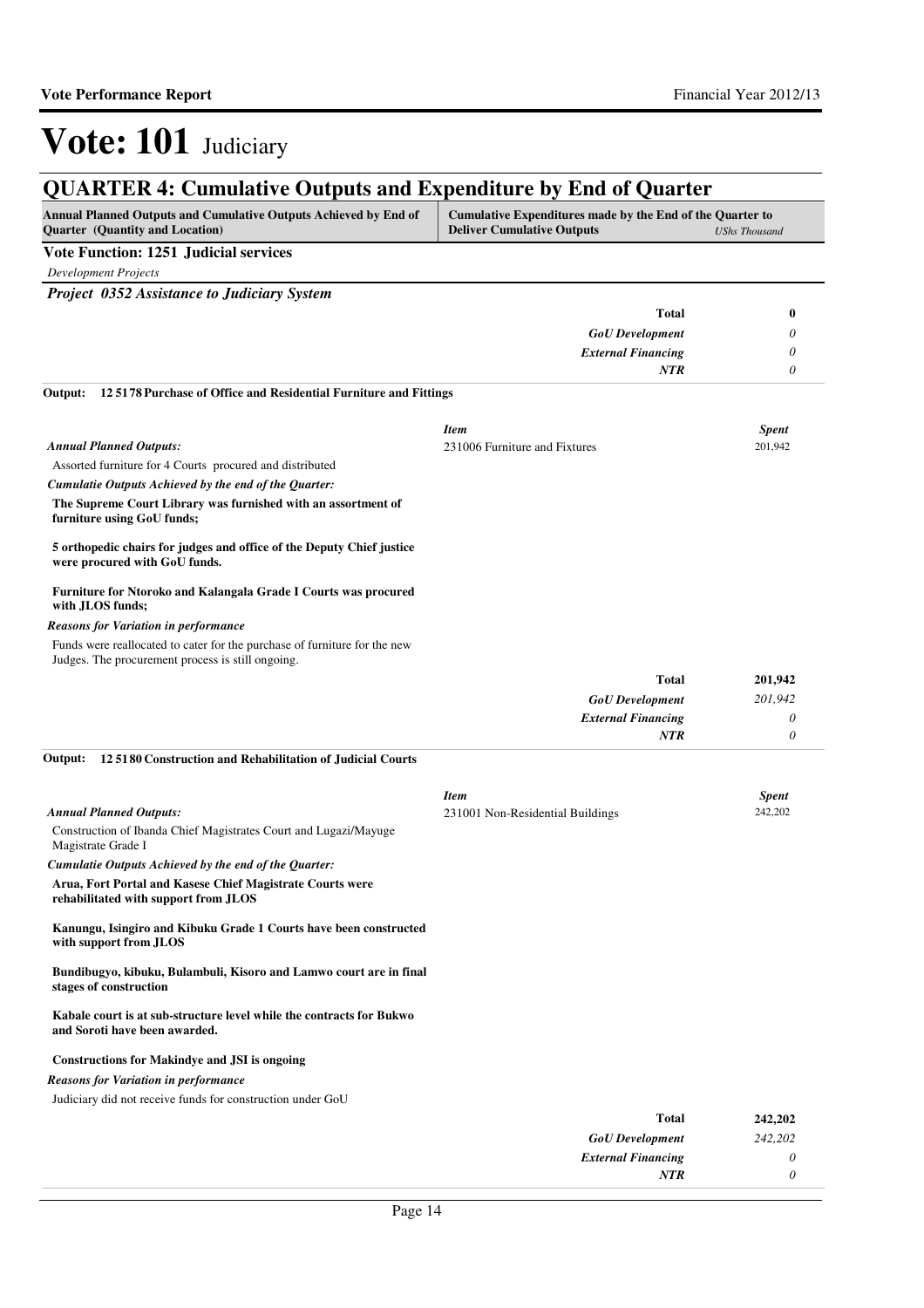*0*

*NTR*

# Vote: 101 Judiciary

#### **QUARTER 4: Cumulative Outputs and Expenditure by End of Quarter Annual Planned Outputs and Cumulative Outputs Achieved by End of Quarter (Quantity and Location) Cumulative Expenditures made by the End of the Quarter to Deliver Cumulative Outputs** *UShs Thousand* **Vote Function: 1251 Judicial services** *Development Projects Project 1249 Uganda Good Governance Project ( UGOGO) Capital Purchases* Assorted ICT Soft and Hardware Equipment procured and Installed **ICT equipment to facilitate the roll of of Small Claims Procedures was procured and delivered to 8 courts; Kabale court was networked 12 5176 Purchase of Office and ICT Equipment, including Software Output:** *GoU Development External Financing* **Total** *0 298,480 0* **298,480** *Cumulatie Outputs Achieved by the end of the Quarter: Annual Planned Outputs: NTR* None *Reasons for Variation in performance Item Spent* 231005 Machinery and Equipment 298,480 Furniture for Small Claims Pilot Courts and Registry of Planning and Development procured and delivered. **Furniture for Small Claims Pilot Courts and Registry of Planning and Development was procured and delivered. 12 5178 Purchase of Office and Residential Furniture and Fittings Output:** *GoU Development External Financing* **Total** *0 0 0* **0** *Cumulatie Outputs Achieved by the end of the Quarter: Annual Planned Outputs: NTR* None *Reasons for Variation in performance* Office block at Registry of Planning and Development constructed **Nil 12 5180 Construction and Rehabilitation of Judicial Courts**  *GoU Development External Financing* **Total** *0 0* **0** *Cumulatie Outputs Achieved by the end of the Quarter: Annual Planned Outputs:* **Output:** The procurement process is still ongoing *Reasons for Variation in performance*

*Outputs Provided*

**Output: 12 5105 Capacity Buidling of staff in the Judiciary**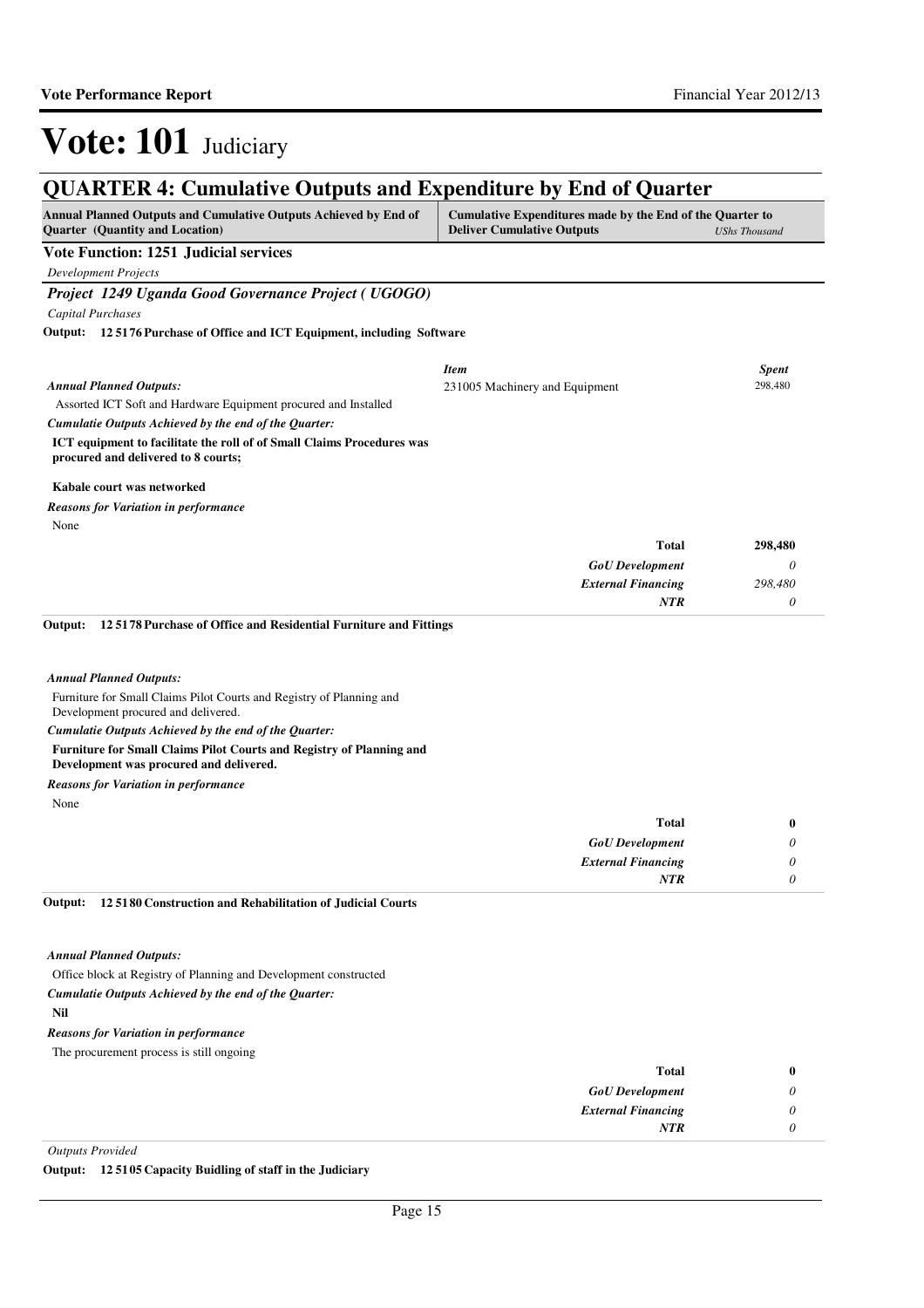138,410

24,455

*Item Spent* 211101 General Staff Salaries 17,760 221002 Workshops and Seminars 45,459 221003 Staff Training 153,653 221006 Commissions and Related Charges 50,000 221008 Computer Supplies and IT Services 268,480

225001 Consultancy Services- Short-term 106,997 225002 Consultancy Services- Long-term 255,630 227001 Travel Inland 24,000

221011 Printing, Stationery, Photocopying and

228003 Maintenance Machinery, Equipment and

# Vote: 101 Judiciary

### **QUARTER 4: Cumulative Outputs and Expenditure by End of Quarter**

| <b>Annual Planned Outputs and Cumulative Outputs Achieved by End of</b> | <b>Cumulative Expenditures made by the End of the Quarter to</b> |               |
|-------------------------------------------------------------------------|------------------------------------------------------------------|---------------|
| <b>Quarter</b> (Quantity and Location)                                  | <b>Deliver Cumulative Outputs</b>                                | UShs Thousand |

Binding

Furniture

#### **Vote Function: 1251 Judicial services**

*Development Projects*

*Project 1249 Uganda Good Governance Project ( UGOGO)*

#### *Annual Planned Outputs:*

SIP III Developed and implemented; Performance Enhancement Mechanism Developed; Small Claims Proceedure Implemented; Magistrates and other senior Staff trained; Sentencing Guidelines implemented; Anti Corruption Strategy Implemented; Gender related activities Supported; Part time Accountant and other project staff facilitated; Routine M &E conducted.

*Cumulatie Outputs Achieved by the end of the Quarter:*

**Process of developing the Performance Enhancement Mechanism tool is still on going;** 

**Small Claims Procedure rolled ot to Kabale, Arua, Mbale, Masaka, Lira and Mengo Chief Magistrate Courts;**

**Senior Staff, Magistrates and Court Interpretors were trained;** 

**The Anti-corruption action plan was developed;**

**Sentencing Guidelines were developed and launched;** 

**Gender policy developed;**

**Part time Accountant and other project staff were facilitated;** 

#### **Routine M &E was conducted.**

None *Reasons for Variation in performance*

| <b>Total</b>              | 1,084,844  |
|---------------------------|------------|
| <b>GoU</b> Development    | 0          |
| <b>External Financing</b> | 1,084,844  |
| <b>NTR</b>                | 0          |
| <b>GRAND TOTAL</b>        | 57,647,216 |
| <b>Wage Recurrent</b>     | 13,898,113 |
| <b>Non Wage Recurrent</b> | 40,235,712 |
| <b>GoU</b> Development    | 2,130,067  |
| <b>External Financing</b> | 1,383,324  |
| <b>NTR</b>                | $\theta$   |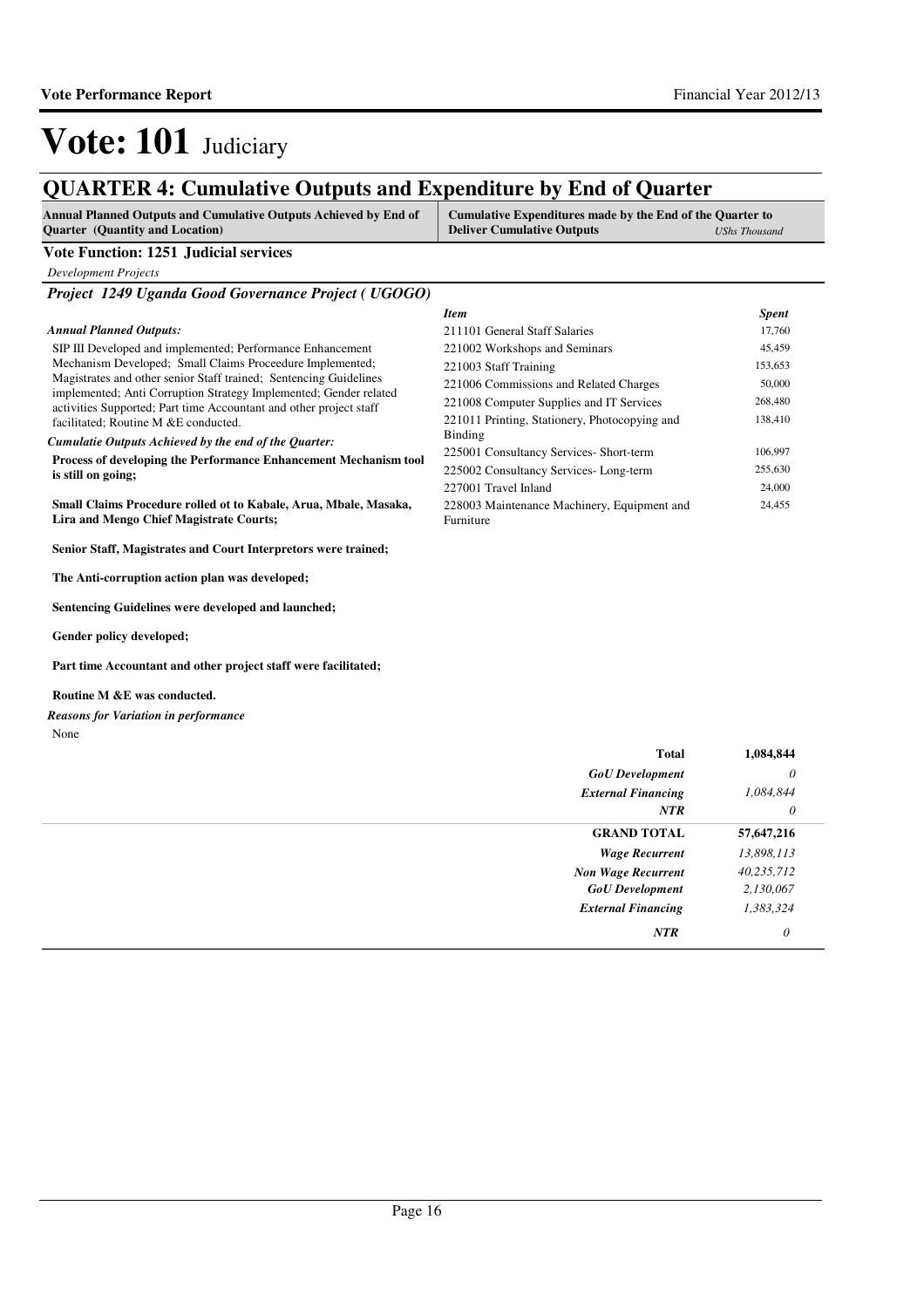**Planned and Actual Outputs in Quarter**

*0*

*NTR*

**Expenditures incurred in the Quarter to deliver outputs** 

### **QUARTER 4: Outputs and Expenditure in Quarter**

| (Quantity and Location)                                               |                                                                              | <b>UShs Thousand</b> |
|-----------------------------------------------------------------------|------------------------------------------------------------------------------|----------------------|
| <b>Vote Function: 1251 Judicial services</b>                          |                                                                              |                      |
| <b>Recurrent Programmes</b>                                           |                                                                              |                      |
| Programme 01 Judiciary                                                |                                                                              |                      |
| <b>Outputs Provided</b>                                               |                                                                              |                      |
| Output: 12 5101 Disposal of Appeals in the Supreme Court              |                                                                              |                      |
|                                                                       |                                                                              |                      |
|                                                                       | <b>Item</b>                                                                  | <b>Spent</b>         |
| <b>Outputs Planned in Quarter:</b>                                    | 211101 General Staff Salaries                                                | $\Omega$             |
| 01 Civil Appeal and 01 Criminal Appeal disposed of                    | 211103 Allowances                                                            | 97,035               |
| <b>Actual Outputs Achieved in Quarter:</b>                            | 211104 Statutory salaries                                                    | 315,260              |
| 1 Criminal Appeals 1 Civil Appeal were disposed of                    | 213001 Medical Expenses (To Employees)                                       | 1,500                |
| <b>Reasons for Variation in performance</b>                           | 213002 Incapacity, death benefits and funeral                                | 2,500                |
| The Supreme Court had no quorum with only four of the required eleven | expenses                                                                     |                      |
| justices in place. One of the Justices retired in October 2012.       | 221001 Advertising and Public Relations                                      | 415                  |
|                                                                       | 221006 Commissions and Related Charges                                       | 83,778<br>8,168      |
|                                                                       | 221007 Books, Periodicals and Newspapers                                     | 21,625               |
|                                                                       | 221008 Computer Supplies and IT Services<br>221009 Welfare and Entertainment | 5,000                |
|                                                                       | 221011 Printing, Stationery, Photocopying and                                | 12,820               |
|                                                                       | <b>Binding</b>                                                               |                      |
|                                                                       | 221012 Small Office Equipment                                                | 1,600                |
|                                                                       | 222001 Telecommunications                                                    | 6,210                |
|                                                                       | 222002 Postage and Courier                                                   | 150                  |
|                                                                       | 222003 Information and Communications<br>Technology                          | 15,765               |
|                                                                       | 223001 Property Expenses                                                     | 1,877                |
|                                                                       | 223003 Rent - Produced Assets to private entities                            | 402,733              |
|                                                                       | 223004 Guard and Security services                                           | 18,690               |
|                                                                       | 223005 Electricity                                                           | 3,016                |
|                                                                       | 223006 Water                                                                 | 175                  |
|                                                                       | 224002 General Supply of Goods and Services                                  | 3,221                |
|                                                                       | 227001 Travel Inland                                                         | 85,000               |
|                                                                       | 227002 Travel Abroad                                                         | 144,984              |
|                                                                       | 227003 Carriage, Haulage, Freight and Transport<br>Hire                      | 6,007                |
|                                                                       | 227004 Fuel, Lubricants and Oils                                             | 45,153               |
|                                                                       | 228002 Maintenance - Vehicles                                                | 55,712               |
|                                                                       | 228003 Maintenance Machinery, Equipment and<br>Furniture                     | 1,275                |
|                                                                       | 228004 Maintenance Other                                                     | 252                  |
|                                                                       | <b>Total</b>                                                                 | 1,339,921            |
|                                                                       | <b>Wage Recurrent</b>                                                        | 315,260              |
|                                                                       | <b>Non Wage Recurrent</b>                                                    | 1,024,661            |

**12 5102 Disposal of Appeals and Constitutional Matters in the Court of Appeal Output:**

|                                                                          | <b>Item</b>                                   | <b>Spent</b> |
|--------------------------------------------------------------------------|-----------------------------------------------|--------------|
| <b>Outputs Planned in Ouarter:</b>                                       | 211101 General Staff Salaries                 |              |
| 10 Criminal Appeals and 20 Civil Appeals disposed of                     | 211103 Allowances                             | 76.180       |
| <b>Actual Outputs Achieved in Ouarter:</b>                               | 211104 Statutory salaries                     | 332,341      |
| 28 Civil Appeals, 35 Criminal Appeals were disposed of                   | 213001 Medical Expenses (To Employees)        | 4,000        |
| <b>Reasons for Variation in performance</b>                              | 213002 Incapacity, death benefits and funeral | 2,500        |
| The Court of Appeal had no quorum with only five of the required fifteen | expenses                                      |              |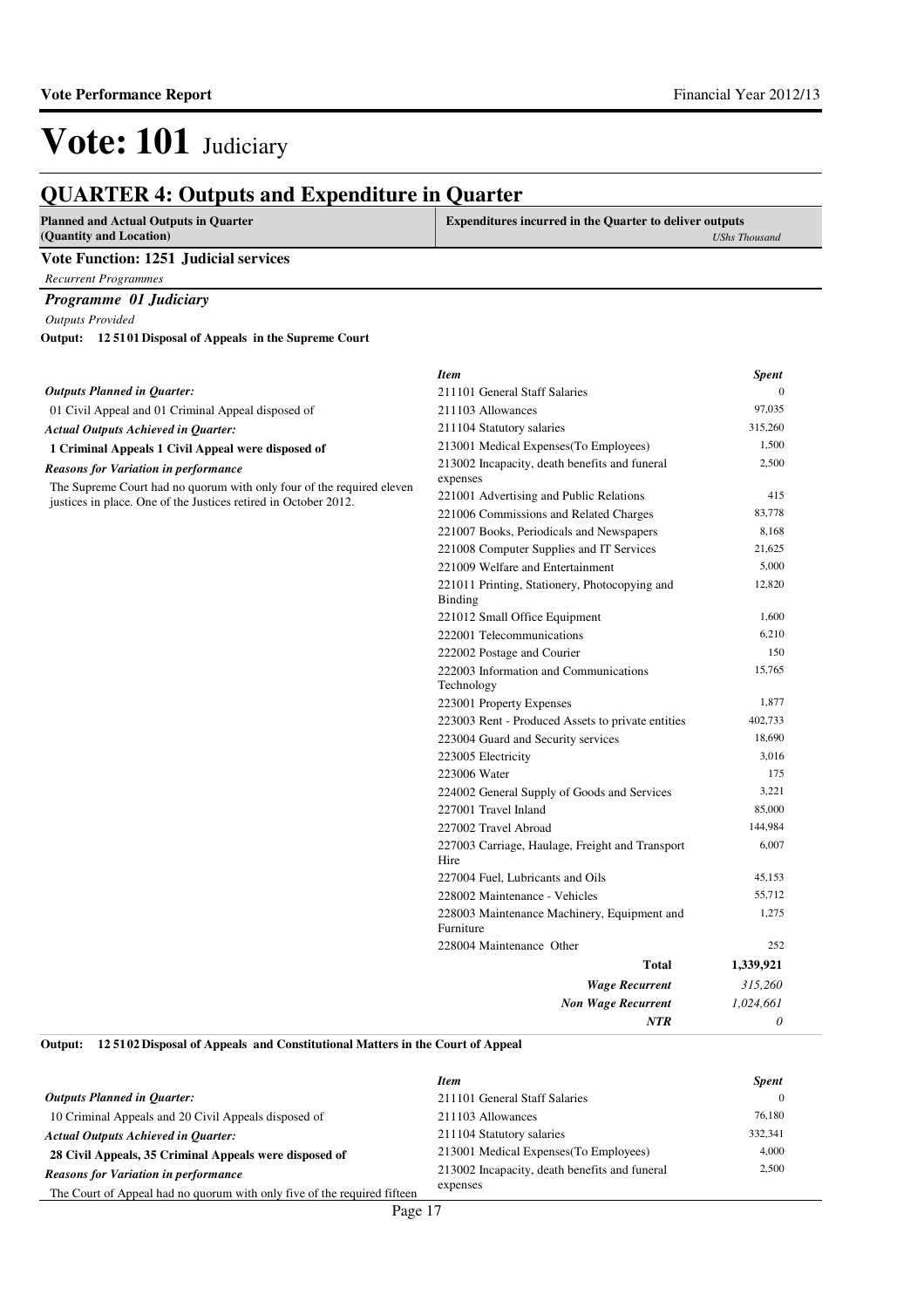| <b>Planned and Actual Outputs in Quarter</b><br>(Quantity and Location) | <b>Expenditures incurred in the Quarter to deliver outputs</b>  | <b>UShs Thousand</b> |
|-------------------------------------------------------------------------|-----------------------------------------------------------------|----------------------|
| <b>Vote Function: 1251 Judicial services</b>                            |                                                                 |                      |
| <b>Recurrent Programmes</b>                                             |                                                                 |                      |
| Programme 01 Judiciary                                                  |                                                                 |                      |
| justices in place.                                                      | 221001 Advertising and Public Relations                         | 375                  |
|                                                                         | 221006 Commissions and Related Charges                          | 22,551               |
|                                                                         | 221007 Books, Periodicals and Newspapers                        | 8,090                |
|                                                                         | 221008 Computer Supplies and IT Services                        | 100                  |
|                                                                         | 221009 Welfare and Entertainment                                | 3,751                |
|                                                                         | 221011 Printing, Stationery, Photocopying and<br><b>Binding</b> | 22,298               |
|                                                                         | 221012 Small Office Equipment                                   | 1,500                |
|                                                                         | 222001 Telecommunications                                       | 3,060                |
|                                                                         | 222002 Postage and Courier                                      | 288                  |
|                                                                         | 222003 Information and Communications<br>Technology             | 27,251               |
|                                                                         | 223001 Property Expenses                                        | 1,877                |
|                                                                         | 223003 Rent - Produced Assets to private entities               | 408,997              |
|                                                                         | 223004 Guard and Security services                              | 21,600               |
|                                                                         | 223005 Electricity                                              | 3,000                |
|                                                                         | 223006 Water                                                    | $\mathbf{0}$         |
|                                                                         | 224002 General Supply of Goods and Services                     | 5,179                |
|                                                                         | 227001 Travel Inland                                            | 32,970               |
|                                                                         | 227002 Travel Abroad                                            | 172,439              |
|                                                                         | 227003 Carriage, Haulage, Freight and Transport<br>Hire         | 6,001                |
|                                                                         | 227004 Fuel, Lubricants and Oils                                | 40,279               |
|                                                                         | 228002 Maintenance - Vehicles                                   | 44,882               |
|                                                                         | 228003 Maintenance Machinery, Equipment and<br>Furniture        | 1,000                |
|                                                                         | 228004 Maintenance Other                                        | 254                  |
|                                                                         | <b>Total</b>                                                    | 1,242,761            |
|                                                                         | <b>Wage Recurrent</b>                                           | 332,341              |
|                                                                         | <b>Non Wage Recurrent</b>                                       | 910,421              |
|                                                                         | <b>NTR</b>                                                      | $\theta$             |

**12 5103 Disposal of Appeals and Suits in the High Court Output:**

|                                                                                                                                                    | <b>Item</b>                                                  | <b>Spent</b> |
|----------------------------------------------------------------------------------------------------------------------------------------------------|--------------------------------------------------------------|--------------|
| <b>Outputs Planned in Quarter:</b>                                                                                                                 | 211101 General Staff Salaries                                | 2,635        |
| 760 Civil suits, 1,297 Commercial suits, 320 Criminal suits, 760 Family<br>suits and 380 Land Cases, 170 Executuion Applications and 90 Anti       | 211102 Contract Staff Salaries (Incl. Casuals,<br>Temporary) | 239,856      |
| Corruption cases disposed off                                                                                                                      | 211103 Allowances                                            | 393,803      |
| <b>Actual Outputs Achieved in Quarter:</b>                                                                                                         | 211104 Statutory salaries                                    | 2,454,464    |
| 710 Civil suits, 576 Commercial Suits, 809 Criminal Suits, 216 Family                                                                              | 213001 Medical Expenses (To Employees)                       | 37,801       |
| Suits, 295 Land cases, 139 Anti-corruption cases and 1 Execution<br>Application were disposed of.                                                  | 213002 Incapacity, death benefits and funeral                | 2,500        |
|                                                                                                                                                    | expenses                                                     |              |
| In addition, 268 Civil Appeals and 42 Criminal Appeals were disposed<br>of.                                                                        | 221001 Advertising and Public Relations                      | 532          |
|                                                                                                                                                    | 221006 Commissions and Related Charges                       | 692,977      |
| <b>Reasons for Variation in performance</b>                                                                                                        | 221007 Books, Periodicals and Newspapers                     | 37,502       |
|                                                                                                                                                    | 221008 Computer Supplies and IT Services                     | 112,801      |
| The High Court was challenged by the inadequate number of judges. Last<br>FY, there were only 40 Judges of the required 50 and most circuits as a  | 221009 Welfare and Entertainment                             | 12,209       |
| result had one Resident Judge. This challenge, coupled with inadequate<br>funds for sessions, visiting locus in quo, and facilitation to witnesses | 221011 Printing, Stationery, Photocopying and<br>Binding     | 45,451       |
| hampered the achievement of set targets.                                                                                                           | 221012 Small Office Equipment                                | 4,500        |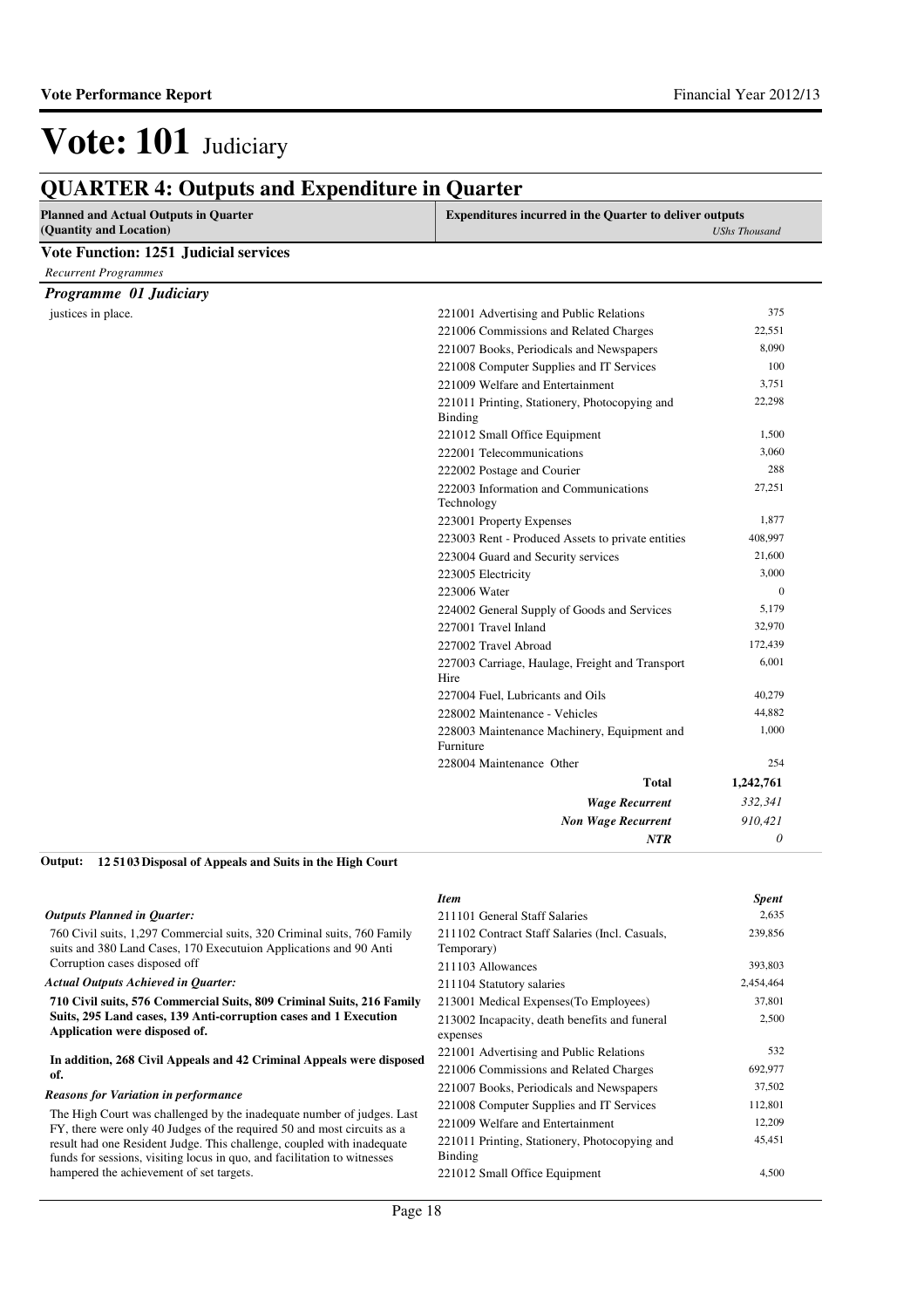| <b>Planned and Actual Outputs in Quarter</b> | <b>Expenditures incurred in the Quarter to deliver outputs</b> |                      |
|----------------------------------------------|----------------------------------------------------------------|----------------------|
| (Quantity and Location)                      |                                                                | <b>UShs Thousand</b> |
| <b>Vote Function: 1251 Judicial services</b> |                                                                |                      |
| <b>Recurrent Programmes</b>                  |                                                                |                      |
| Programme 01 Judiciary                       |                                                                |                      |
|                                              | 222001 Telecommunications                                      | 28,300               |
|                                              | 222002 Postage and Courier                                     | 1,351                |
|                                              | 222003 Information and Communications<br>Technology            | 28,200               |
|                                              | 223001 Property Expenses                                       | 14,637               |
|                                              | 223003 Rent - Produced Assets to private entities              | 360,869              |
|                                              | 223004 Guard and Security services                             | 20,000               |
|                                              | 223005 Electricity                                             | 43,501               |
|                                              | 223006 Water                                                   | 7,888                |
|                                              | 224002 General Supply of Goods and Services                    | 14,135               |
|                                              | 227001 Travel Inland                                           | 125,001              |
|                                              | 227002 Travel Abroad                                           | 140,845              |
|                                              | 227003 Carriage, Haulage, Freight and Transport<br>Hire        | 10,251               |
|                                              | 227004 Fuel, Lubricants and Oils                               | 213,257              |
|                                              | 228002 Maintenance - Vehicles                                  | 145,605              |
|                                              | 228003 Maintenance Machinery, Equipment and<br>Furniture       | 4.998                |
|                                              | 228004 Maintenance Other                                       | 1,250                |
|                                              | <b>Total</b>                                                   | 5,197,118            |
|                                              | <b>Wage Recurrent</b>                                          | 2,457,099            |
|                                              | <b>Non Wage Recurrent</b>                                      | 2,740,018            |
|                                              | <b>NTR</b>                                                     | $\theta$             |

#### **12 5104 Disposal of Suits and Appeals in the Magistrate Courts Output:**

|                                                                                                                                | <b>Item</b>                                               | <b>Spent</b> |
|--------------------------------------------------------------------------------------------------------------------------------|-----------------------------------------------------------|--------------|
| <b>Outputs Planned in Ouarter:</b>                                                                                             | 211101 General Staff Salaries                             | 32,983       |
| 21,700 cases disposed (7,000 cases at Chief Magistrates; 3,700 cases at                                                        | 211103 Allowances                                         | 1,192,965    |
| Grade I Courts; 11,000 cases at Grade II Courts)                                                                               | 211104 Statutory salaries                                 | 468,651      |
| <b>Actual Outputs Achieved in Quarter:</b>                                                                                     | 213001 Medical Expenses (To Employees)                    | 219,750      |
| 32,270 (19,839 Cases at Chief Magistrates; 15,509 cases at Grade I<br>and 3078 cases at Magistrate Grade II) were disposed of. | 213002 Incapacity, death benefits and funeral<br>expenses | 2,500        |
| <b>Reasons for Variation in performance</b>                                                                                    | 221001 Advertising and Public Relations                   | 31,985       |
| The appointment of 40 new magistrates boosted the disposal of cases at                                                         | 221006 Commissions and Related Charges                    | 88,183       |
| this court level                                                                                                               | 221007 Books, Periodicals and Newspapers                  | 73,417       |
|                                                                                                                                | 221008 Computer Supplies and IT Services                  | 31,379       |
|                                                                                                                                | 221009 Welfare and Entertainment                          | 10,000       |
|                                                                                                                                | 221011 Printing, Stationery, Photocopying and<br>Binding  | 29,999       |
|                                                                                                                                | 221012 Small Office Equipment                             | 5,000        |
|                                                                                                                                | 222001 Telecommunications                                 | 2,700        |
|                                                                                                                                | 222002 Postage and Courier                                | 12,992       |
|                                                                                                                                | 222003 Information and Communications<br>Technology       | 29,496       |
|                                                                                                                                | 223001 Property Expenses                                  | 18,949       |
|                                                                                                                                | 223003 Rent - Produced Assets to private entities         | 241,847      |
|                                                                                                                                | 223004 Guard and Security services                        | 10,005       |
|                                                                                                                                | 223005 Electricity                                        | 9,001        |
|                                                                                                                                | 223006 Water                                              | 2,400        |
|                                                                                                                                | 224002 General Supply of Goods and Services               | 44,225       |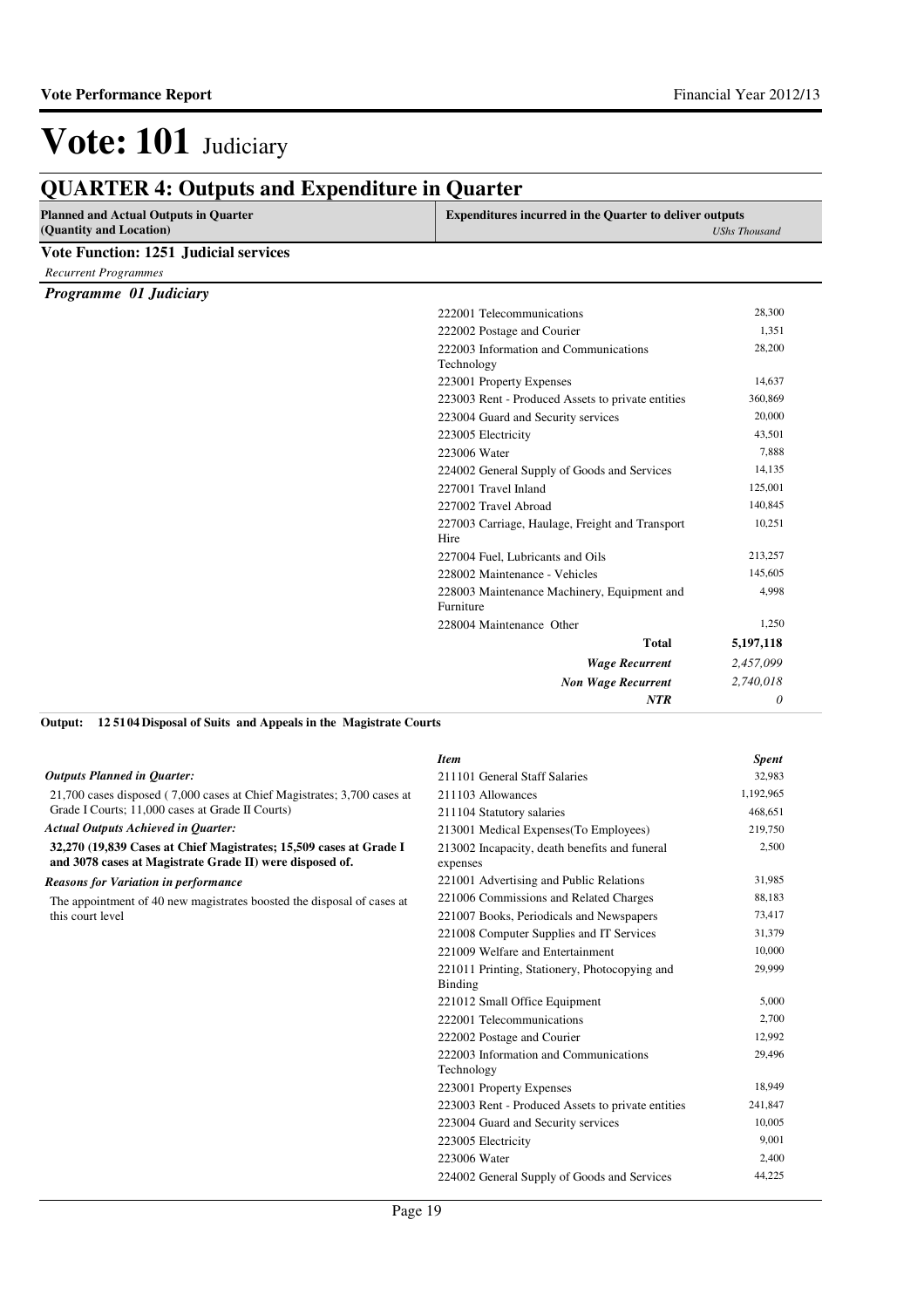| <b>Planned and Actual Outputs in Ouarter</b><br>(Quantity and Location)                                               | <b>Expenditures incurred in the Quarter to deliver outputs</b><br><b>UShs Thousand</b> |              |
|-----------------------------------------------------------------------------------------------------------------------|----------------------------------------------------------------------------------------|--------------|
| <b>Vote Function: 1251 Judicial services</b>                                                                          |                                                                                        |              |
| <b>Recurrent Programmes</b>                                                                                           |                                                                                        |              |
| Programme 01 Judiciary                                                                                                |                                                                                        |              |
|                                                                                                                       | 227001 Travel Inland                                                                   | 249,750      |
|                                                                                                                       | 227002 Travel Abroad                                                                   | 64,467       |
|                                                                                                                       | 227003 Carriage, Haulage, Freight and Transport<br>Hire                                | 7,500        |
|                                                                                                                       | 227004 Fuel, Lubricants and Oils                                                       | 113,537      |
|                                                                                                                       | 228001 Maintenance - Civil                                                             | 71,281       |
|                                                                                                                       | 228002 Maintenance - Vehicles                                                          | 167,757      |
|                                                                                                                       | 228003 Maintenance Machinery, Equipment and<br>Furniture                               | 5,253        |
|                                                                                                                       | 228004 Maintenance Other                                                               | 3,005        |
|                                                                                                                       | Total                                                                                  | 3,240,977    |
|                                                                                                                       | <b>Wage Recurrent</b>                                                                  | 501,633      |
|                                                                                                                       | <b>Non Wage Recurrent</b>                                                              | 2,739,344    |
|                                                                                                                       | <b>NTR</b>                                                                             | 0            |
| Output:<br>125105 Capacity Buidling of staff in the Judiciary                                                         |                                                                                        |              |
|                                                                                                                       | <b>Item</b>                                                                            | <b>Spent</b> |
| <b>Outputs Planned in Quarter:</b>                                                                                    | 211101 General Staff Salaries                                                          | 9,466        |
| Inspections conducted                                                                                                 | 211103 Allowances                                                                      | 6,534        |
| Monitoring and Evaluation of all Judiciary activities conducted to ensure                                             | 211104 Statutory salaries                                                              | 22,343       |
| that they are aligned with the Strategic Plan.                                                                        | 213001 Medical Expenses(To Employees)                                                  | 2,250        |
| <b>Actual Outputs Achieved in Quarter:</b>                                                                            | 213002 Incapacity, death benefits and funeral<br>expenses                              | 16,731       |
| 4 Judges and 2 Registrars from the Anti-Corruption Division as well                                                   | 221001 Advertising and Public Relations                                                | 19,499       |
| as 4 judges and 2 Registrars from the Civil Division were trained in                                                  | 221002 Workshops and Seminars                                                          | 44,877       |
| Oil and Gas law.                                                                                                      | 221003 Staff Training                                                                  | 70,680       |
| 5 justices and 1 Registrar from the Criminal Division were trained in<br>Emerging Crimes and Method in a digital age. | 221006 Commissions and Related Charges                                                 | 75,055       |
|                                                                                                                       | 221007 Books, Periodicals and Newspapers                                               | 2,398        |
| Training for 16 court interpreters was conducted.                                                                     | 221008 Computer Supplies and IT Services                                               | 55.173       |

**18 staff from Mbale High Court circuit were trained in CCAS** 

**40 (Registrars & Judges) were trained on Sentencing guidelines**

**A sensitization workshop on Taxation matters for 70 participants (Chief Magistrates and Magistrates) was carried out**

**Held the International Colloquium on Sexual Reproductive Rights A workshop on Transitional Justice for 20 High Court Judges and their Registrars was held.**

**14 inspections conducted resulting to over 195 complaints handled to completion;**

None *Reasons for Variation in performance*

| 211103 Allowances                                 | 0,334   |
|---------------------------------------------------|---------|
| 211104 Statutory salaries                         | 22,343  |
| 213001 Medical Expenses (To Employees)            | 2,250   |
| 213002 Incapacity, death benefits and funeral     | 16,731  |
| expenses                                          |         |
| 221001 Advertising and Public Relations           | 19,499  |
| 221002 Workshops and Seminars                     | 44,877  |
| 221003 Staff Training                             | 70,680  |
| 221006 Commissions and Related Charges            | 75,055  |
| 221007 Books, Periodicals and Newspapers          | 2,398   |
| 221008 Computer Supplies and IT Services          | 55,173  |
| 221009 Welfare and Entertainment                  | 6,032   |
| 221011 Printing, Stationery, Photocopying and     | 11,890  |
| Binding                                           |         |
| 221012 Small Office Equipment                     | 755     |
| 222001 Telecommunications                         | 7,020   |
| 222002 Postage and Courier                        | 3,266   |
| 222003 Information and Communications             | 69,859  |
| Technology                                        |         |
| 223001 Property Expenses                          | 1,250   |
| 223003 Rent - Produced Assets to private entities | 46,240  |
| 223004 Guard and Security services                | 1,250   |
| 223005 Electricity                                | 2,400   |
| 223006 Water                                      | 750     |
| 224002 General Supply of Goods and Services       | 29,388  |
| 227001 Travel Inland                              | 155,411 |
| 227002 Travel Abroad                              | 52,332  |
| 227003 Carriage, Haulage, Freight and Transport   | 5,025   |
| Hire                                              |         |
| 227004 Fuel, Lubricants and Oils                  | 36,007  |
| 228001 Maintenance - Civil                        | 8,567   |
| 228002 Maintenance - Vehicles                     | 41,062  |
|                                                   |         |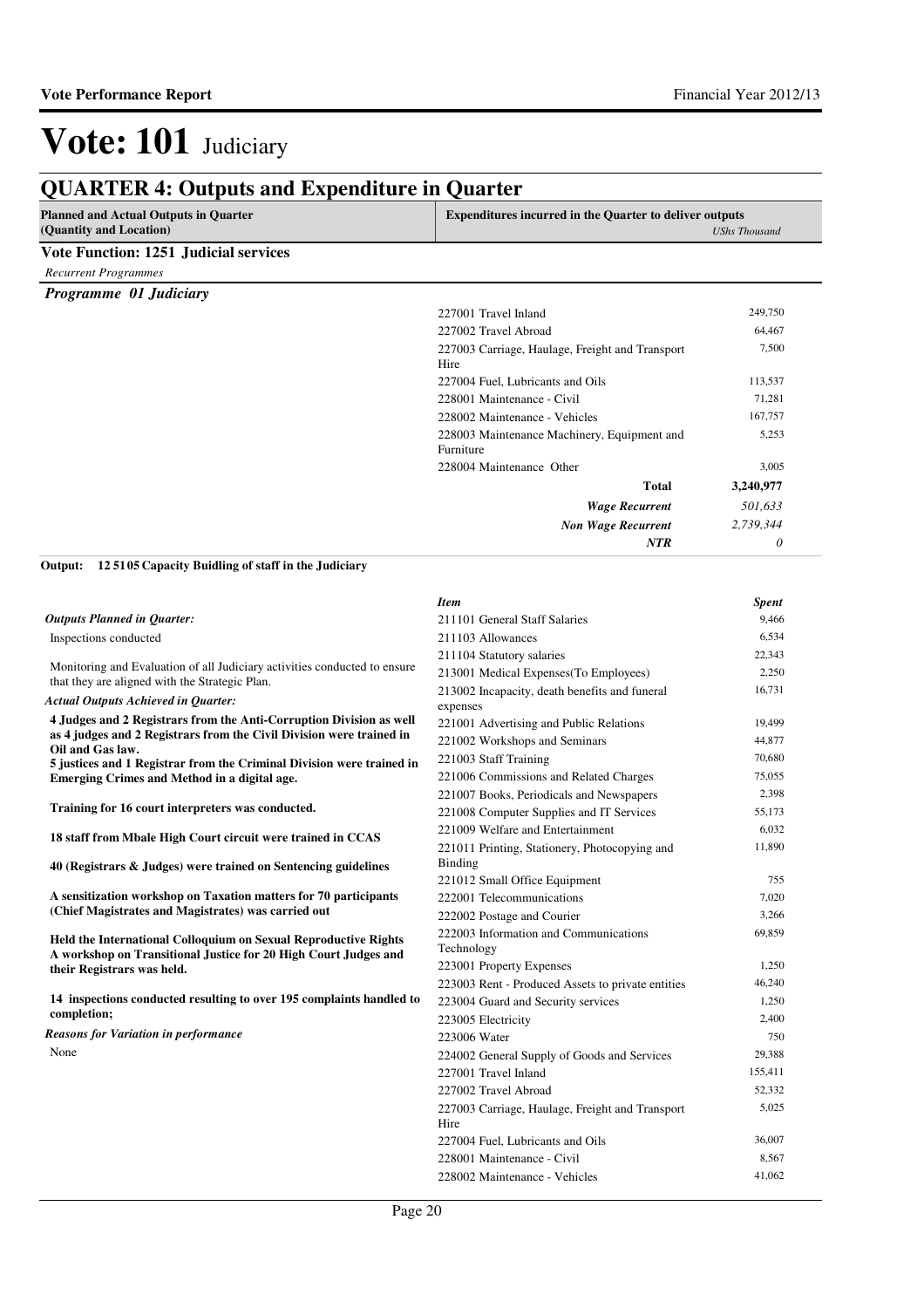*31,809 778,519 0*

*Wage Recurrent Non Wage Recurrent*

*NTR*

# Vote: 101 Judiciary

## **QUARTER 4: Outputs and Expenditure in Quarter**

| <b>Planned and Actual Outputs in Quarter</b> |                                                          | <b>Expenditures incurred in the Quarter to deliver outputs</b> |  |
|----------------------------------------------|----------------------------------------------------------|----------------------------------------------------------------|--|
| (Quantity and Location)                      |                                                          | UShs Thousand                                                  |  |
| Vote Function: 1251 Judicial services        |                                                          |                                                                |  |
| <b>Recurrent Programmes</b>                  |                                                          |                                                                |  |
| Programme 01 Judiciary                       |                                                          |                                                                |  |
|                                              | 228003 Maintenance Machinery, Equipment and<br>Furniture | 5,000                                                          |  |
|                                              | 228004 Maintenance Other                                 | 1,817                                                          |  |
|                                              | Total                                                    | 810,328                                                        |  |

#### **12 5106 Judiciary Support Services Output:**

|                                                                        | <b>Item</b>                                                     | Spent     |
|------------------------------------------------------------------------|-----------------------------------------------------------------|-----------|
| <b>Outputs Planned in Quarter:</b>                                     | 211101 General Staff Salaries                                   | 11,833    |
| Operational funds to ; SC; COA, 11HC Circuits; HC Headquarters; 39 CMs | 211103 Allowances                                               | 60,184    |
| and 116 independent G1 Courts provided                                 | 211104 Statutory salaries                                       | 46,599    |
| 173 vehicles maintained                                                | 213001 Medical Expenses (To Employees)                          | 5,750     |
|                                                                        | 213002 Incapacity, death benefits and funeral                   | 20,408    |
| 64 Buildings maintained                                                | expenses                                                        |           |
|                                                                        | 221001 Advertising and Public Relations                         | 7,200     |
| 65 Courts facilitated with Rent                                        | 221002 Workshops and Seminars                                   | 97,949    |
| General ICT function maintained                                        | 221005 Hire of Venue (chairs, projector etc)                    | 20,080    |
|                                                                        | 221006 Commissions and Related Charges                          | 100,486   |
| Actual Outputs Achieved in Quarter:                                    | 221007 Books, Periodicals and Newspapers                        | 11,845    |
| Operational funds to ; SC; COA, 11HC Circuits; HC Headquarters; 39     | 221008 Computer Supplies and IT Services                        | 32,322    |
| CMs and 116 independent G1 Courts provided                             | 221009 Welfare and Entertainment                                | 23,560    |
| 173 vehicles maintained                                                | 221011 Printing, Stationery, Photocopying and<br><b>Binding</b> | 30,000    |
| <b>64 Buildings maintained</b>                                         | 221012 Small Office Equipment                                   | 10,433    |
|                                                                        | 221016 IFMS Recurrent Costs                                     | 62,499    |
| <b>65 Courts facilitated with Rent</b>                                 | 221017 Subscriptions                                            | 31,250    |
|                                                                        | 222001 Telecommunications                                       | 15,300    |
| <b>General ICT function maintained</b>                                 | 222002 Postage and Courier                                      | 5,789     |
| <b>Reasons for Variation in performance</b>                            | 222003 Information and Communications<br>Technology             | 107,929   |
| None                                                                   | 223001 Property Expenses                                        | 7.789     |
|                                                                        | 223004 Guard and Security services                              | 1,800     |
|                                                                        | 223005 Electricity                                              | 1,500     |
|                                                                        | 223006 Water                                                    | 750       |
|                                                                        | 224002 General Supply of Goods and Services                     | 29,331    |
|                                                                        | 227001 Travel Inland                                            | 249,255   |
|                                                                        | 227002 Travel Abroad                                            | 163,920   |
|                                                                        | 227003 Carriage, Haulage, Freight and Transport<br>Hire         | 12,012    |
|                                                                        | 227004 Fuel, Lubricants and Oils                                | 38,207    |
|                                                                        | 228001 Maintenance - Civil                                      | 34,776    |
|                                                                        | 228002 Maintenance - Vehicles                                   | 77,989    |
|                                                                        | 228003 Maintenance Machinery, Equipment and<br>Furniture        | 2,500     |
|                                                                        | 228004 Maintenance Other                                        | 1,287     |
|                                                                        | 282101 Donations                                                | 15,765    |
|                                                                        | Total                                                           | 1,338,296 |
|                                                                        | <b>Wage Recurrent</b>                                           | 58.432    |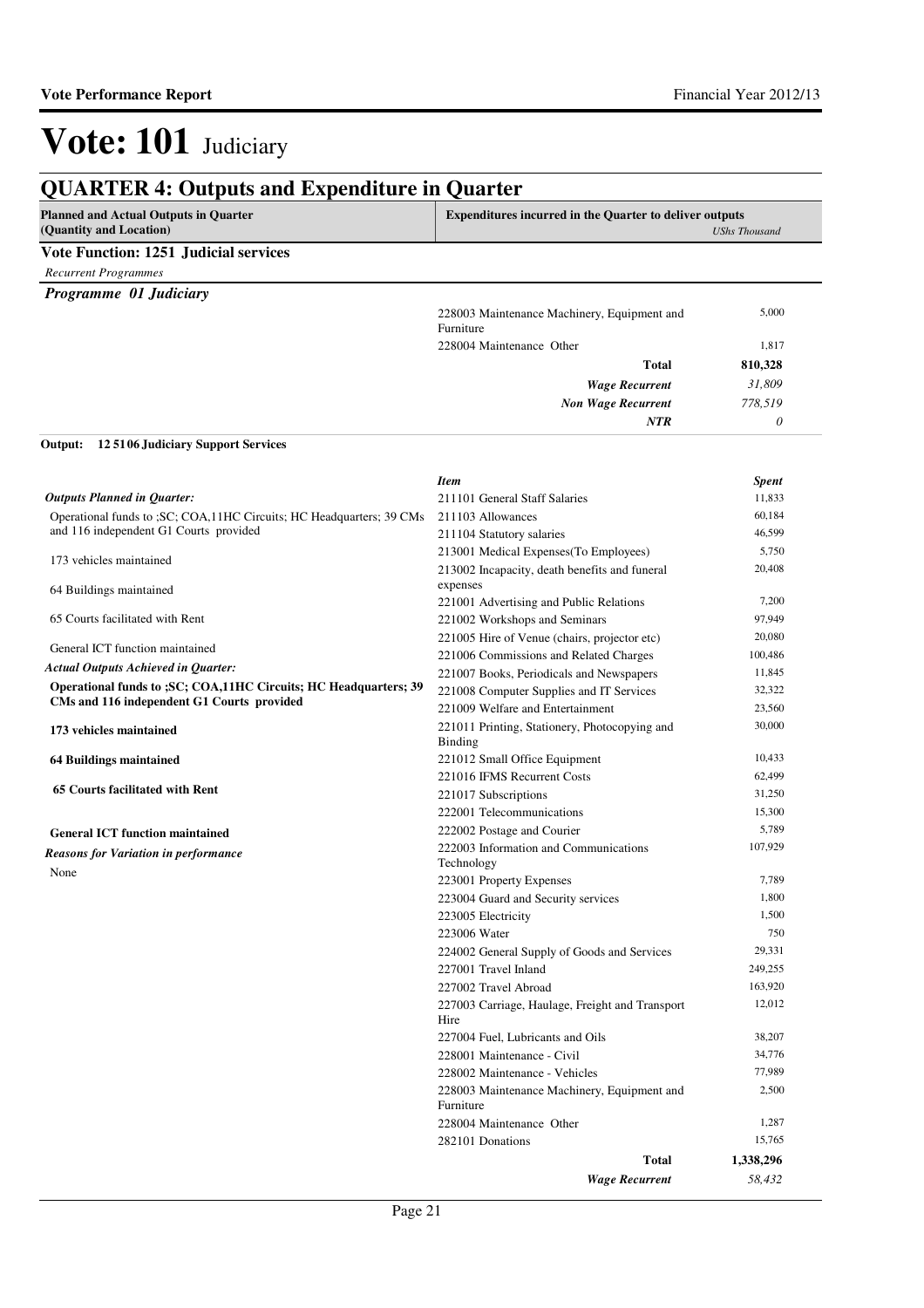| <b>QUARTER 4: Outputs and Expenditure in Quarter</b>                                                                                      |                                         |                      |
|-------------------------------------------------------------------------------------------------------------------------------------------|-----------------------------------------|----------------------|
| <b>Planned and Actual Outputs in Quarter</b><br><b>Expenditures incurred in the Quarter to deliver outputs</b><br>(Quantity and Location) |                                         | <b>UShs Thousand</b> |
| <b>Vote Function: 1251 Judicial services</b>                                                                                              |                                         |                      |
| <b>Recurrent Programmes</b>                                                                                                               |                                         |                      |
| Programme 01 Judiciary                                                                                                                    |                                         |                      |
|                                                                                                                                           | <b>Non Wage Recurrent</b><br><b>NTR</b> | 1,279,864<br>0       |
| <b>Development Projects</b>                                                                                                               |                                         |                      |
| Project 0352 Assistance to Judiciary System                                                                                               |                                         |                      |
| Capital Purchases                                                                                                                         |                                         |                      |
| Output: 125175 Purchase of Motor Vehicles and Other Transport Equipment                                                                   |                                         |                      |
|                                                                                                                                           | <b>Item</b>                             | <b>Spent</b>         |
| <b>Outputs Planned in Quarter:</b>                                                                                                        | 231004 Transport Equipment              | 423,852              |
| None                                                                                                                                      |                                         |                      |
| <b>Actual Outputs Achieved in Quarter:</b>                                                                                                |                                         |                      |
| Payment for the three vehicles was finalised.                                                                                             |                                         |                      |
| <b>Reasons for Variation in performance</b>                                                                                               |                                         |                      |
| None                                                                                                                                      |                                         |                      |
|                                                                                                                                           | <b>Total</b>                            | 423,852              |
|                                                                                                                                           | <b>GoU</b> Development                  | 423,852              |
|                                                                                                                                           | <b>External Financing</b><br><b>NTR</b> | $\theta$<br>$\theta$ |
| 12 5176 Purchase of Office and ICT Equipment, including Software<br>Output:                                                               | <b>Item</b>                             | <b>Spent</b>         |
| <b>Outputs Planned in Quarter:</b>                                                                                                        | 231005 Machinery and Equipment          | 410,924              |
| None                                                                                                                                      |                                         |                      |
| <b>Actual Outputs Achieved in Quarter:</b>                                                                                                |                                         |                      |
| Finalised the payment for the Transcription and Court Recording<br>equipment                                                              |                                         |                      |
| <b>Reasons for Variation in performance</b><br>None                                                                                       |                                         |                      |
|                                                                                                                                           | <b>Total</b>                            | 410,924              |
|                                                                                                                                           | <b>GoU</b> Development                  | 410,924              |
|                                                                                                                                           | <b>External Financing</b>               | $\theta$             |
|                                                                                                                                           | <b>NTR</b>                              | $\theta$             |
| 12 5177 Purchase of Specialised Machinery & Equipment<br>Output:                                                                          |                                         |                      |
| <b>Outputs Planned in Quarter:</b>                                                                                                        |                                         |                      |
| None                                                                                                                                      |                                         |                      |
| <b>Actual Outputs Achieved in Quarter:</b>                                                                                                |                                         |                      |
| <b>None</b>                                                                                                                               |                                         |                      |
| <b>Reasons for Variation in performance</b>                                                                                               |                                         |                      |
| None                                                                                                                                      |                                         |                      |
|                                                                                                                                           | <b>Total</b>                            | $\bf{0}$             |
|                                                                                                                                           | <b>GoU</b> Development                  | $\theta$             |
|                                                                                                                                           |                                         |                      |

| <b>External Financing</b> |  |
|---------------------------|--|
|                           |  |
| - - ---<br>_____          |  |

**Output: 12 5178 Purchase of Office and Residential Furniture and Fittings**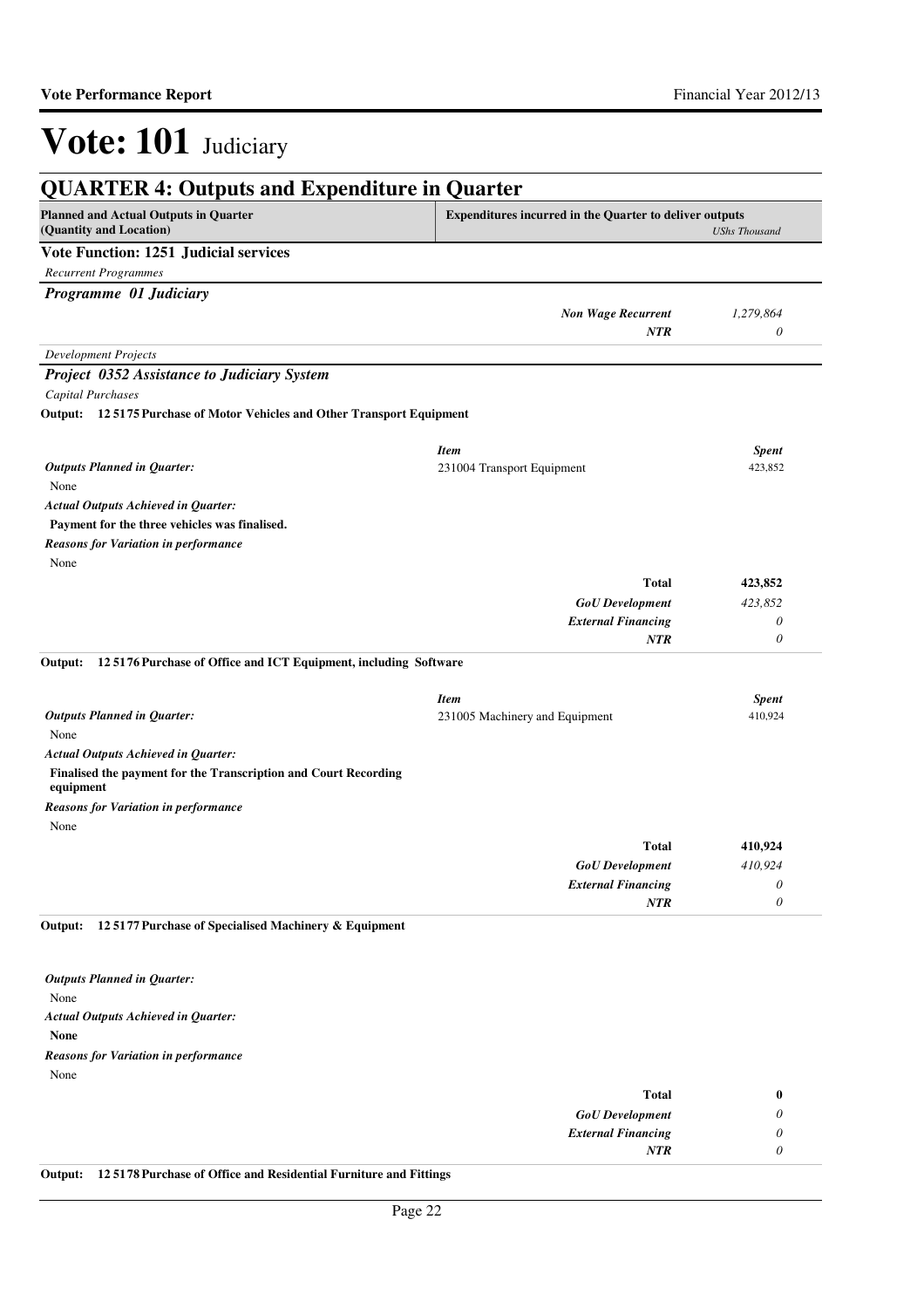| <b>QUARTER 4: Outputs and Expenditure in Quarter</b>                                                                                                                                                                                          |                                                                |                      |
|-----------------------------------------------------------------------------------------------------------------------------------------------------------------------------------------------------------------------------------------------|----------------------------------------------------------------|----------------------|
| <b>Planned and Actual Outputs in Quarter</b><br>(Quantity and Location)                                                                                                                                                                       | <b>Expenditures incurred in the Quarter to deliver outputs</b> | <b>UShs Thousand</b> |
| Vote Function: 1251 Judicial services                                                                                                                                                                                                         |                                                                |                      |
| <b>Development Projects</b>                                                                                                                                                                                                                   |                                                                |                      |
| Project 0352 Assistance to Judiciary System                                                                                                                                                                                                   |                                                                |                      |
|                                                                                                                                                                                                                                               | <b>Item</b>                                                    | <b>Spent</b>         |
| <b>Outputs Planned in Quarter:</b><br>None                                                                                                                                                                                                    | 231006 Furniture and Fixtures                                  | 201,942              |
| <b>Actual Outputs Achieved in Quarter:</b>                                                                                                                                                                                                    |                                                                |                      |
| <b>None</b>                                                                                                                                                                                                                                   |                                                                |                      |
| <b>Reasons for Variation in performance</b>                                                                                                                                                                                                   |                                                                |                      |
| Funds were reallocated to cater for the purchase of furniture for the new<br>Judges. The procurement process is still ongoing.                                                                                                                |                                                                |                      |
|                                                                                                                                                                                                                                               | <b>Total</b>                                                   | 201,942              |
|                                                                                                                                                                                                                                               | <b>GoU</b> Development                                         | 201,942              |
|                                                                                                                                                                                                                                               | <b>External Financing</b>                                      | $\theta$             |
|                                                                                                                                                                                                                                               | NTR                                                            | $\theta$             |
| 12 5180 Construction and Rehabilitation of Judicial Courts<br>Output:                                                                                                                                                                         |                                                                |                      |
|                                                                                                                                                                                                                                               | <b>Item</b>                                                    | <b>Spent</b>         |
| <b>Outputs Planned in Quarter:</b>                                                                                                                                                                                                            | 231001 Non-Residential Buildings                               | 140,631              |
| None                                                                                                                                                                                                                                          |                                                                |                      |
| <b>Actual Outputs Achieved in Quarter:</b>                                                                                                                                                                                                    |                                                                |                      |
| Kanungu, Isingiro and Kibuku Grade 1 Courts have been constructed<br>with support from JLOS                                                                                                                                                   |                                                                |                      |
| Bundibugyo, kibuku, Bulambuli, Kisoro and Lamwo court are in final<br>stages of construction                                                                                                                                                  |                                                                |                      |
| Kabale court is at sub-structure level while the contracts for Bukwo                                                                                                                                                                          |                                                                |                      |
| and Soroti have been awarded.                                                                                                                                                                                                                 |                                                                |                      |
|                                                                                                                                                                                                                                               |                                                                |                      |
| <b>Constructions for Makindye and JSI is ongoing</b>                                                                                                                                                                                          |                                                                |                      |
|                                                                                                                                                                                                                                               |                                                                |                      |
| Judiciary did not receive funds for construction under GoU                                                                                                                                                                                    |                                                                |                      |
|                                                                                                                                                                                                                                               | <b>Total</b>                                                   | 140,631              |
|                                                                                                                                                                                                                                               | <b>GoU</b> Development                                         | 140,631<br>$\theta$  |
|                                                                                                                                                                                                                                               | <b>External Financing</b><br>NTR                               | $\theta$             |
|                                                                                                                                                                                                                                               |                                                                |                      |
|                                                                                                                                                                                                                                               |                                                                |                      |
| <b>Capital Purchases</b>                                                                                                                                                                                                                      |                                                                |                      |
| <b>Reasons for Variation in performance</b>                                                                                                                                                                                                   | <b>Item</b>                                                    | <b>Spent</b>         |
|                                                                                                                                                                                                                                               | 231005 Machinery and Equipment                                 | 250,000              |
| Kabale Court networked                                                                                                                                                                                                                        |                                                                |                      |
|                                                                                                                                                                                                                                               |                                                                |                      |
| <b>Outputs Planned in Quarter:</b><br>Kabale court was networked;                                                                                                                                                                             |                                                                |                      |
| Project 1249 Uganda Good Governance Project (UGOGO)<br>Output: 125176 Purchase of Office and ICT Equipment, including Software<br><b>Actual Outputs Achieved in Quarter:</b><br>Two other courts were facilitated with Small Claims equipment |                                                                |                      |
| Reasons for Variation in performance                                                                                                                                                                                                          |                                                                |                      |
| None                                                                                                                                                                                                                                          | <b>Total</b>                                                   | 250,000              |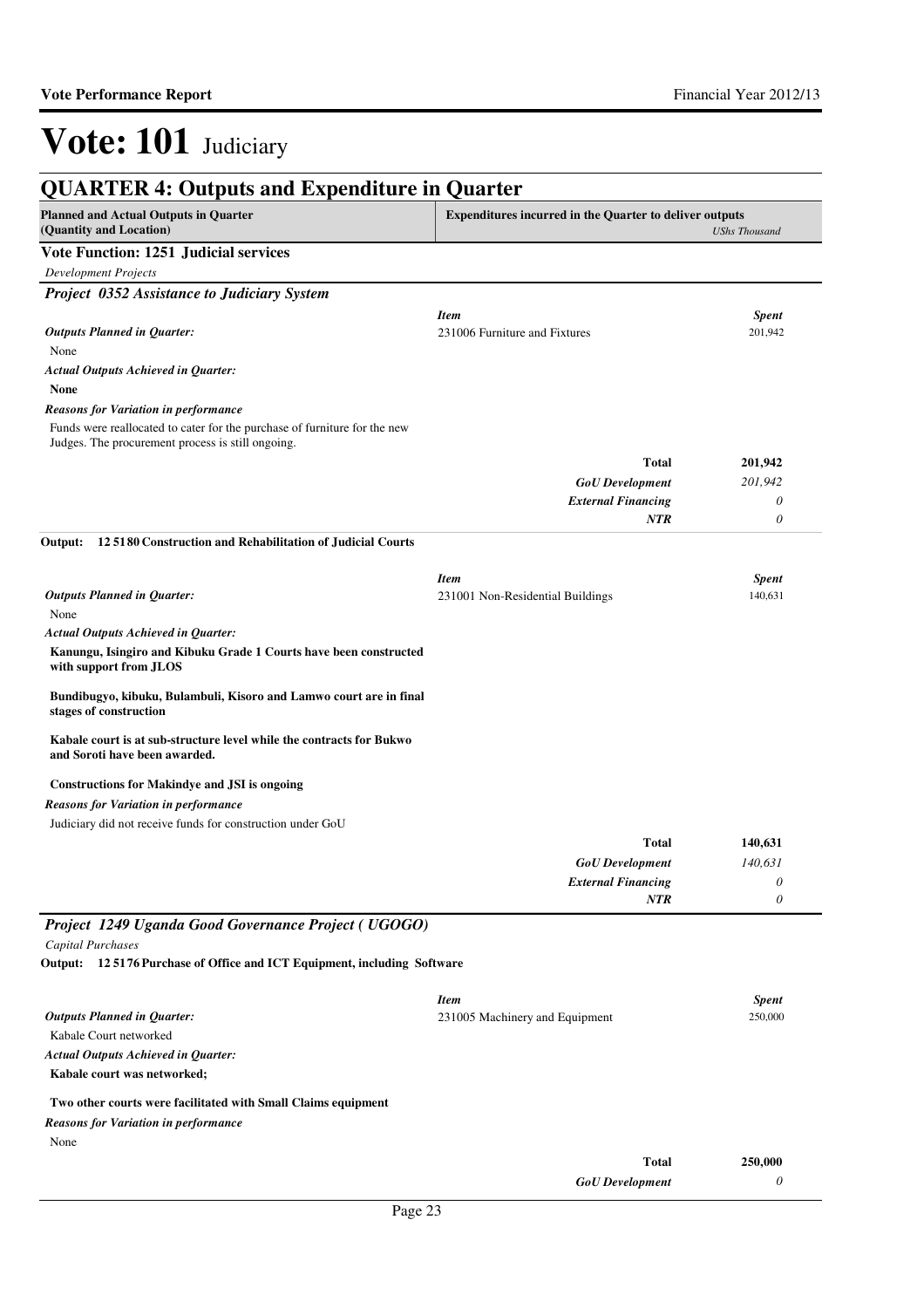| <b>QUARTER 4: Outputs and Expenditure in Quarter</b>                                        |                                                                                        |                  |
|---------------------------------------------------------------------------------------------|----------------------------------------------------------------------------------------|------------------|
| <b>Planned and Actual Outputs in Quarter</b><br>(Quantity and Location)                     | <b>Expenditures incurred in the Quarter to deliver outputs</b><br><b>UShs Thousand</b> |                  |
| <b>Vote Function: 1251 Judicial services</b>                                                |                                                                                        |                  |
| <b>Development Projects</b>                                                                 |                                                                                        |                  |
| Project 1249 Uganda Good Governance Project (UGOGO)                                         |                                                                                        |                  |
|                                                                                             | <b>External Financing</b>                                                              | 250,000          |
|                                                                                             | <b>NTR</b>                                                                             | 0                |
| 125178 Purchase of Office and Residential Furniture and Fittings<br>Output:                 |                                                                                        |                  |
| <b>Outputs Planned in Quarter:</b>                                                          |                                                                                        |                  |
| Nil                                                                                         |                                                                                        |                  |
| <b>Actual Outputs Achieved in Quarter:</b>                                                  |                                                                                        |                  |
| Two other courts were equipped with furniture                                               |                                                                                        |                  |
| <b>Reasons for Variation in performance</b>                                                 |                                                                                        |                  |
| None                                                                                        |                                                                                        |                  |
|                                                                                             | <b>Total</b>                                                                           | 0                |
|                                                                                             | <b>GoU</b> Development                                                                 | 0                |
|                                                                                             | <b>External Financing</b>                                                              | 0                |
|                                                                                             | <b>NTR</b>                                                                             | 0                |
| Output:<br>125180 Construction and Rehabilitation of Judicial Courts                        |                                                                                        |                  |
| <b>Outputs Planned in Quarter:</b>                                                          |                                                                                        |                  |
| Office block at Registry of Planning and Development constructed                            |                                                                                        |                  |
| <b>Actual Outputs Achieved in Quarter:</b>                                                  |                                                                                        |                  |
| Nil                                                                                         |                                                                                        |                  |
| <b>Reasons for Variation in performance</b>                                                 |                                                                                        |                  |
| The procurement process is still ongoing                                                    |                                                                                        |                  |
|                                                                                             | <b>Total</b>                                                                           | 0                |
|                                                                                             | <b>GoU</b> Development                                                                 | 0                |
|                                                                                             | <b>External Financing</b>                                                              | 0                |
|                                                                                             | <b>NTR</b>                                                                             | 0                |
| <b>Outputs Provided</b>                                                                     |                                                                                        |                  |
| Output: 12 5105 Capacity Buidling of staff in the Judiciary                                 |                                                                                        |                  |
|                                                                                             | <b>Item</b>                                                                            | <b>Spent</b>     |
| <b>Outputs Planned in Quarter:</b>                                                          | 211101 General Staff Salaries                                                          |                  |
| SIP III implemented; Performance Enhancement Mechanism Developed;                           | 221002 Workshops and Seminars                                                          | $\mathbf{0}$     |
| Small Claims Proceedure rolled out to 2 more courts;<br>Anti Corruption Strategy developed; | 221003 Staff Training                                                                  | $\mathbf{0}$     |
| Gender related activities Supported;                                                        | 221006 Commissions and Related Charges                                                 | 50,000           |
| Part time Accountant and other project staff facilitated;                                   | 221008 Computer Supplies and IT Services                                               | $\mathbf{0}$     |
| Routine M &E conducted.                                                                     | 221011 Printing, Stationery, Photocopying and<br>Binding                               | $\mathbf{0}$     |
| <b>Actual Outputs Achieved in Quarter:</b>                                                  | 225001 Consultancy Services- Short-term                                                | 24,000           |
| The Performance Enhancement Mechanism tool is yet to be finalised;                          | 225002 Consultancy Services-Long-term                                                  | $\boldsymbol{0}$ |
| A consultant was hired to develop the Anti Corruption Strategy;                             | 227001 Travel Inland                                                                   | 18,000           |
| Routine M &E was conducted.                                                                 | 228003 Maintenance Machinery, Equipment and<br>Furniture                               | $\mathbf{0}$     |
|                                                                                             | <b>Total</b>                                                                           | 92,000           |
| <b>Reasons for Variation in performance</b>                                                 | <b>GoU</b> Development                                                                 | 0                |
| None                                                                                        | <b>External Financing</b>                                                              | 92,000           |
|                                                                                             | NTR                                                                                    | 0                |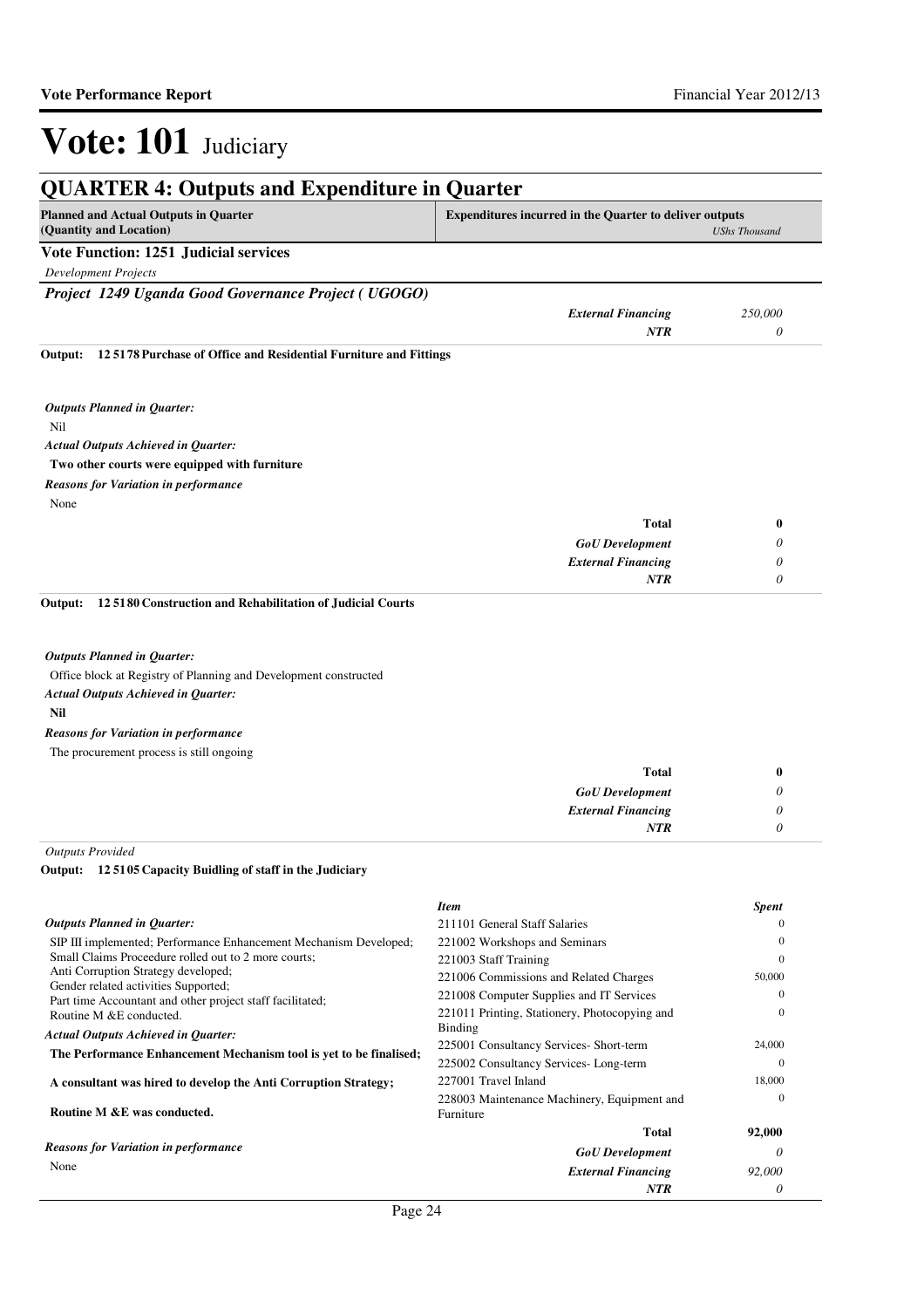## **QUARTER 4: Outputs and Expenditure in Quarter**

| <b>Planned and Actual Outputs in Quarter</b> | <b>Expenditures incurred in the Quarter to deliver outputs</b> |  |
|----------------------------------------------|----------------------------------------------------------------|--|
| (Quantity and Location)                      | UShs Thousand                                                  |  |
| <b>Vote Function: 1251 Judicial services</b> |                                                                |  |

*Development Projects*

*Project 1249 Uganda Good Governance Project ( UGOGO)*

| <b>GRAND TOTAL</b>        | 14,688,750 |
|---------------------------|------------|
| <b>Wage Recurrent</b>     | 3,696,574  |
| <b>Non Wage Recurrent</b> | 9,472,826  |
| <b>GoU</b> Development    | 1,177,349  |
| <b>External Financing</b> | 342,000    |
| <b>NTR</b>                | 0          |